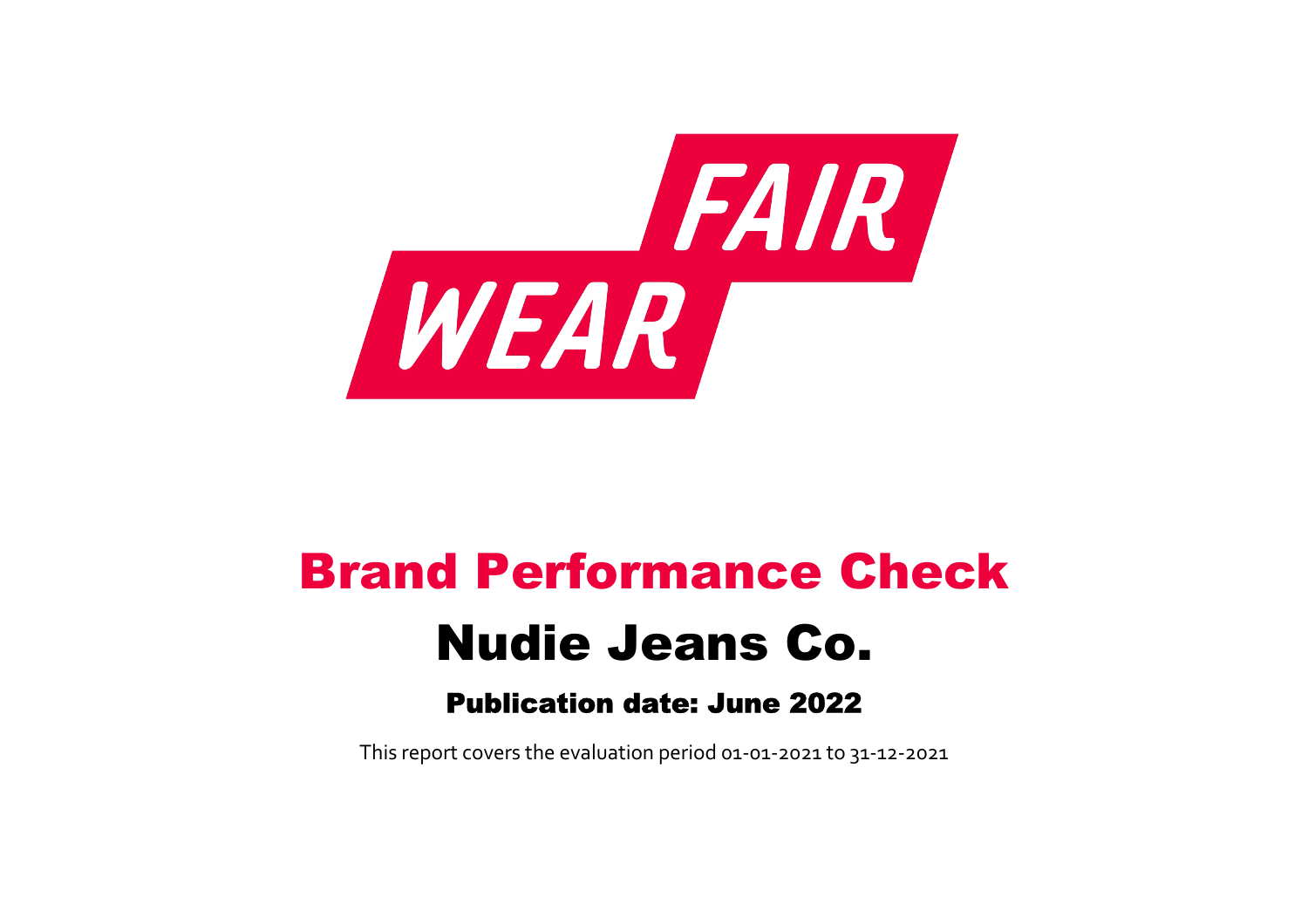## About the Brand Performance Check

Fair Wear Foundation (Fair Wear) believes that improving conditions for apparel product location workers requires change at many levels. Traditional efforts to improve conditions focus primarily on the product location. Fair Wear, however, believes that the management decisions of clothing brands have an enormous influence for good or ill on product location conditions.

Fair Wear's Brand Performance Check is a tool to evaluate and report on the activities of Fair Wear's member companies. The Checks examine how member company management systems support Fair Wear's Code of Labour Practices. They evaluate the parts of member company supply chains where clothing is assembled. This is the most labour intensive part of garment supply chains, and where brands can have the most influence over working conditions.

In most apparel supply chains, clothing brands do not own product locations, and most product locations work for many different brands. This means that in most cases Fair Wear member companies have influence, but not direct control, over working conditions. As a result, the Brand Performance Checks focus primarily on verifying the efforts of member companies. Outcomes at the product location level are assessed via audits and complaint reports, however the complexity of the supply chains means that even the best efforts of Fair Wear member companies cannot guarantee results.

Even if outcomes at the product location level cannot be guaranteed, the importance of good management practices by member companies cannot be understated. Even one concerned customer at a product location can have significant positive impacts on a range of issues like health and safety conditions or freedom of association. And if one customer at a product location can demonstrate that improvements are possible, other customers no longer have an excuse not to act. The development and sharing of these types of best practices has long been a core part of Fair Wear's work.

The Brand Performance Check system is designed to accommodate the range of structures and strengths that different companies have, and reflects the different ways that brands can support better working conditions.

This report is based on interviews with member company employees who play important roles in the management of supply chains, and a variety of documentation sources, financial records, supplier data. The findings from the Brand Performance Check are summarized and published at [www.fairwear.org](http://www.fairwear.org/). The online [Brand Performance Check Guide](https://members.fairwear.org/resources/brand-performance-check-guide/12) provides more information about the indicators.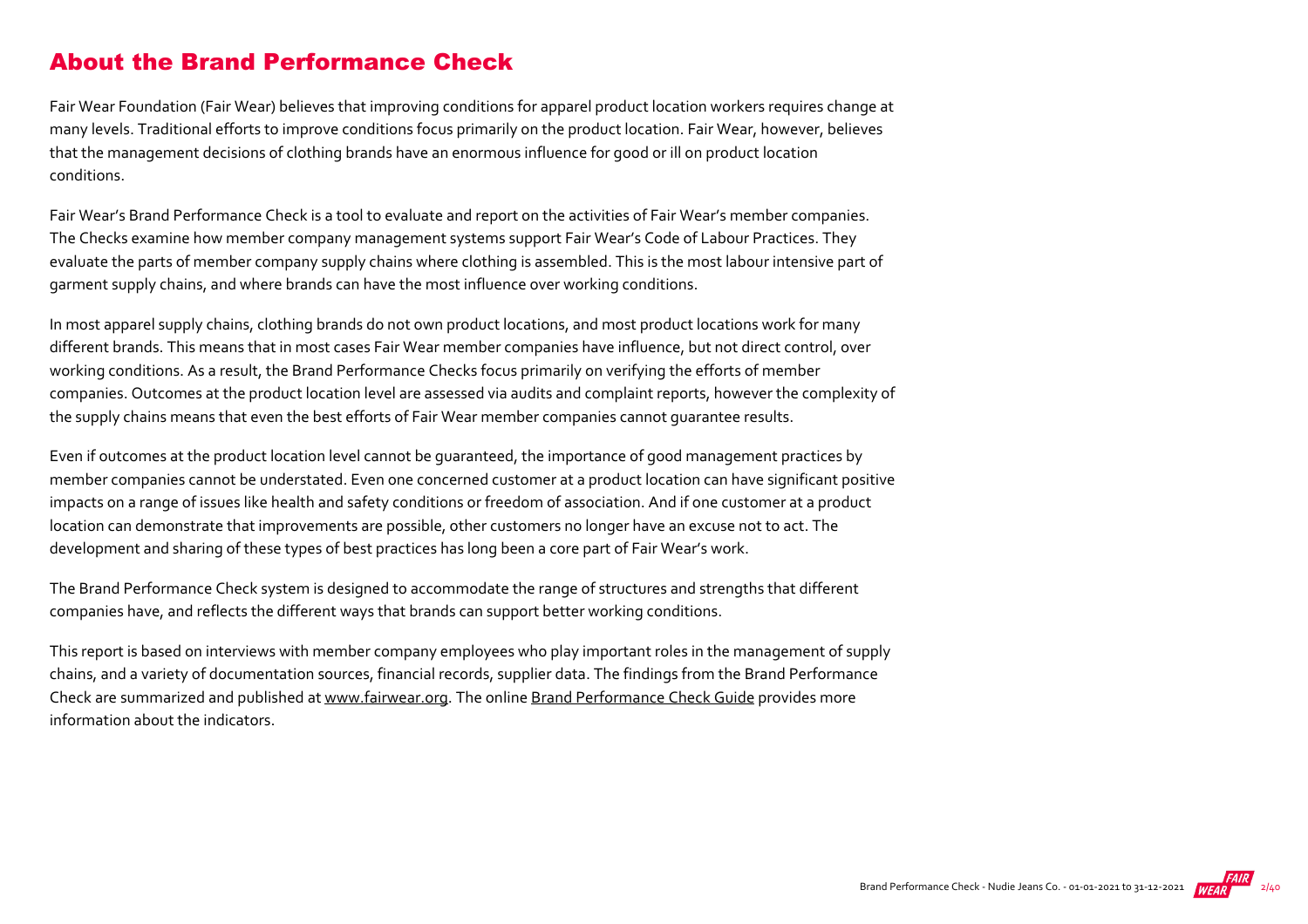#### On COVID‐19

This year's report covers the response of our members and the impact on their supply chain due to the COVID‐19 pandemic which started in 2020. The COVID‐19 pandemic limited the brands' ability to visit and audit factories. To ensure the monitoring of working conditions throughout the pandemic, Fair Wear and its member brands made use of additional monitoring tools, such as complaints reports, surveys, and the consultation of local stakeholders. These sources may not provide as detailed insights as audit reports. To assess outcomes at production location level, we have included all available types of evidence to provide an accurate overview of the brands' management systems and their efforts to improve working conditions. Nevertheless, brands should resume verifying working conditions through audits when the situation allows for.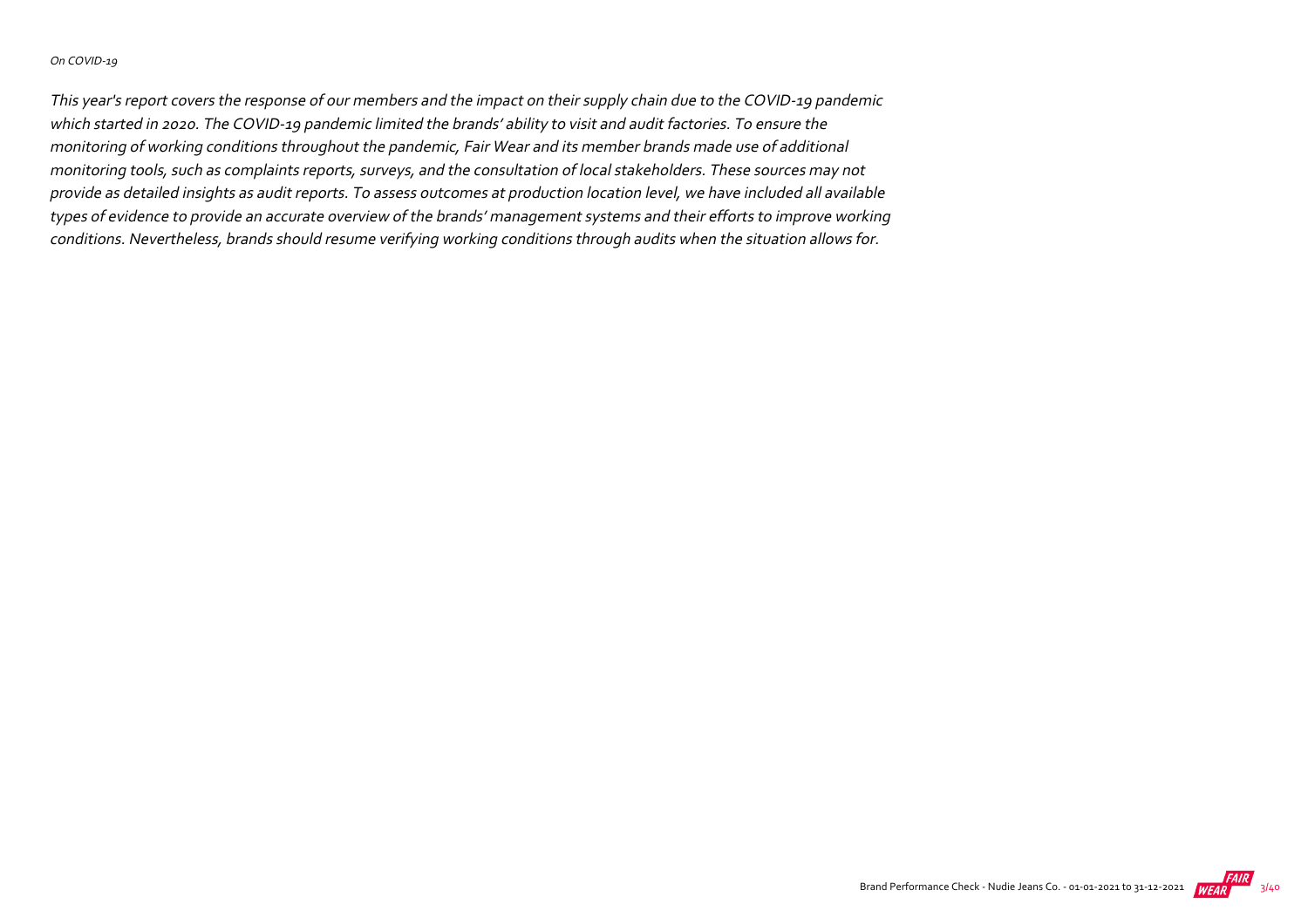## Brand Performance Check Overview

#### Nudie Jeans Co.

#### Evaluation Period: 01-01-2021 to 31-12-2021

| Member company information                                                                |                                            |
|-------------------------------------------------------------------------------------------|--------------------------------------------|
| Headquarters:                                                                             | Goteborg, Sweden                           |
| Member since:                                                                             | 2009-11-01                                 |
| Product types:                                                                            | Garments, clothing, fashion apparel        |
| Production in countries where Fair Wear is active:                                        | India, Tunisia, Turkey                     |
| Production in other countries:                                                            | Italy, Lithuania, Poland, Portugal, Sweden |
| <b>Basic requirements</b>                                                                 |                                            |
| Workplan and projected production location data for upcoming year have been<br>submitted? | Yes                                        |
| Actual production location data for evaluation period was submitted?                      | Yes                                        |
| Membership fee has been paid?                                                             | Yes                                        |
| <b>Scoring overview</b>                                                                   |                                            |
| % of own production under monitoring                                                      | 90%                                        |
| Benchmarking score                                                                        | 95                                         |
| Category                                                                                  | Leader                                     |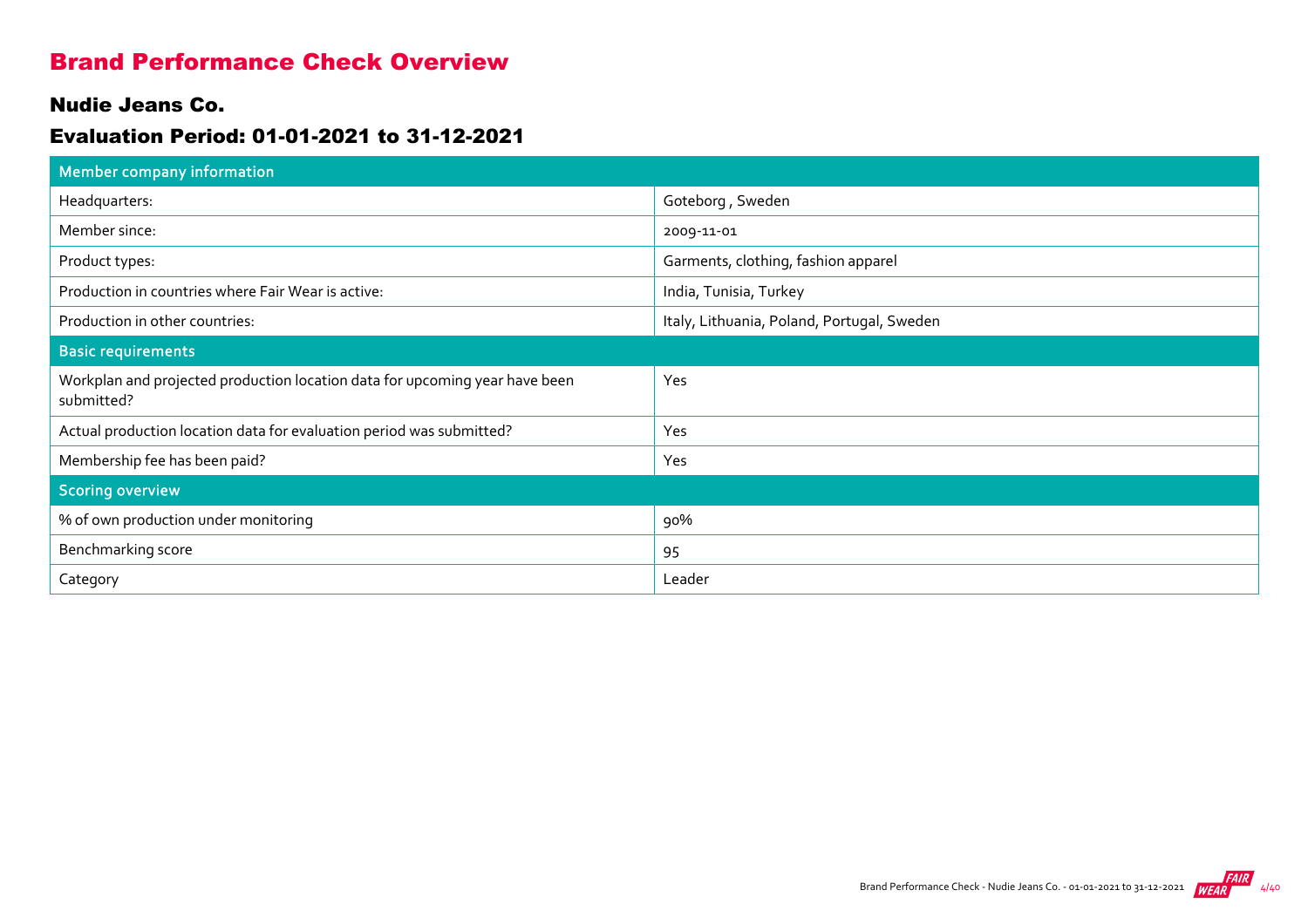## Summary:

Nudie Jeans has shown advanced results on performance indicators. With a monitoring percentage of 90% and a benchmarking score of 95, the brand remains in the 'Leader' category for the ninth consecutive year.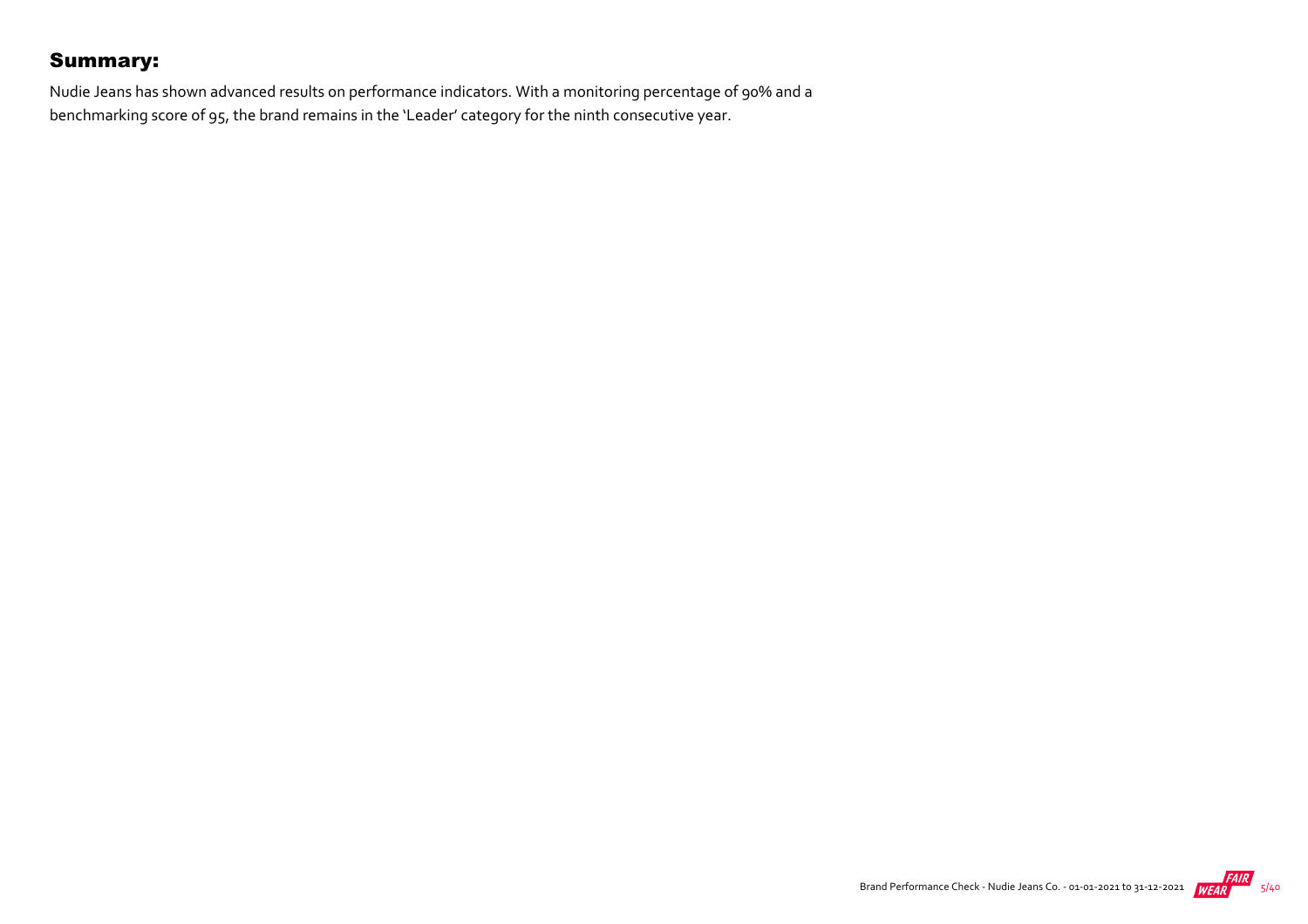#### Corona Addendum:

The second year influenced by COVID‐19 was quite a resilient year for Nudie Jeans. Although the financial result improved compared to 2020, it was still affected by COVID‐19. All staff could work normal hours again. Nudie Jeans offered flexible delivery times to the suppliers, which did not influence the delivery to the retailers. The summer collection came late, but Nudie Jeans could use the production of an earlier season. The winter collection was delivered on time. Nudie Jeans could absorb the higher costs, caused by COVID‐19 measures and rises in material prices, in its margins. Again, Nudie Jeans received an A status in the Ethical Fashion Report.

Nudie Jeans held close contact throughout the year with all suppliers. Due to its strong systems, strong relationships with its suppliers, and trusted local staff, it could respond in a sustainable way to the pandemic. Nudie Jeans offered flexible delivery dates as well as pre‐payment. It helped some suppliers financially, for example by paying for the vaccines. The flexible delivery dates helped the suppliers work within reasonable working hours and with their subcontractors, instead of looking for new capacity. Nudie Jeans reduced and reorganised orders, to accommodate the capacity of the suppliers. Nudie Jeans showed the worker videos in India and Turkey and was engaged in several dialogues between NGOs and unions. Nudie Jeans listed its main suppliers in the Open Apparel Registry.

As the staff of Nudie Jeans was still not allowed to travel, it heavily relied on the local staff. The local staff could travel within their own country and could visit the production locations. They received training and webinars on how to monitor, with a special focus on threats and measures of COVID‐19. All staff of Nudie Jeans was updated regularly on the situation by the CSR team.

Nudie Jeans expanded its Living Wage Program to new locations in India and Turkey. It continued being involved in the Sag Salim project in Turkey. This project empowers minority groups in Turkey, especially but not solely the farmers at the cotton industry.

Despite the challenges, Nudie Jeans is even more determined to improve its supply chain, intensify its transparency, and develop a new strategy in which sustainability plays a key role.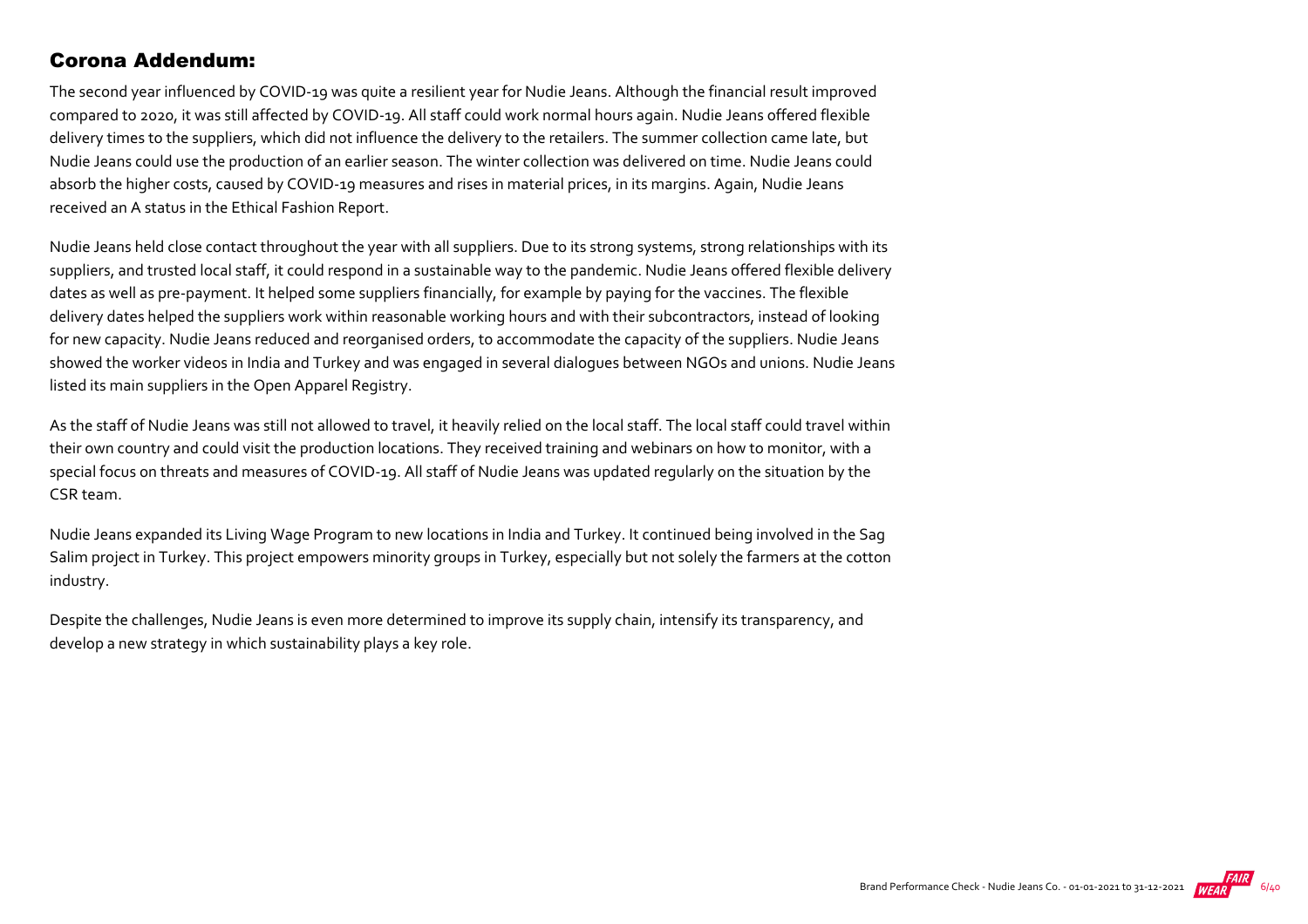## Performance Category Overview

Leader: This category is for member companies who are doing exceptionally well, and are operating at an advanced level. Leaders show best practices in complex areas such as living wages and freedom of association.

Good: It is Fair Wear's belief that member companies who are making a serious effort to implement the Code of Labour Practices—the vast majority of Fair Wear member companies—are 'doing good' and deserve to be recognized as such. They are also doing more than the average clothing company, and have allowed their internal processes to be examined and publicly reported on by an independent NGO. The majority of member companies will receive a 'Good' rating.

Needs Improvement: Member companies are most likely to find themselves in this category when major unexpected problems have arisen, or if they are unable or unwilling to seriously work towards CoLP implementation. Member companies may be in this category for one year only after which they should either move up to Good, or will be moved to suspended.

Suspended: Member companies who either fail to meet one of the Basic Requirements, have had major internal changes which means membership must be put on hold for a maximum of one year, or have been in Needs Improvement for more than one year. Member companies may remain in this category for one year maximum, after which termination proceedings will come into force.

Categories are calculated based on a combination of benchmarking score and the percentage of own production under monitoring. The specific requirements for each category are outlined in the Brand Performance Check Guide.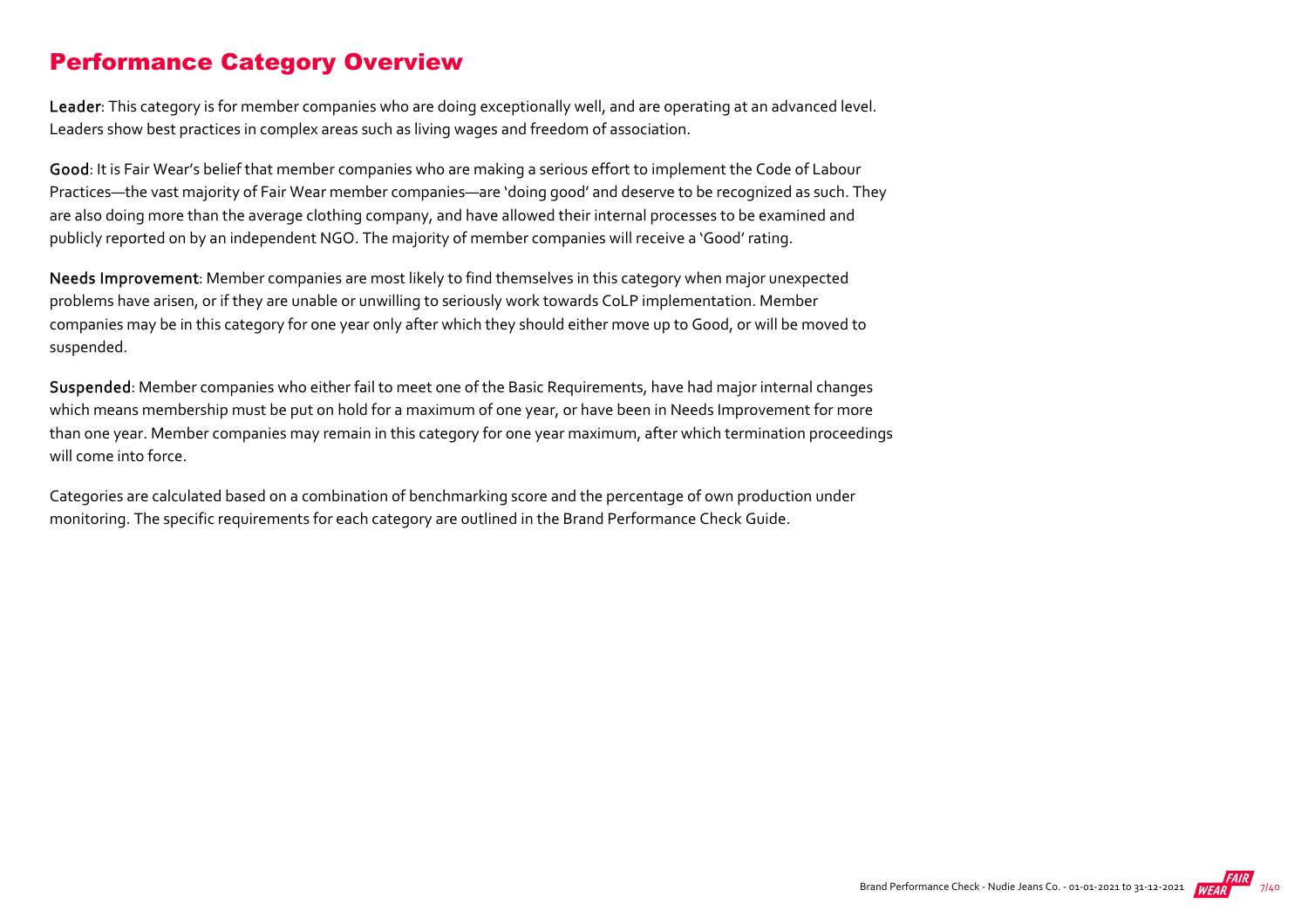## 1. Purchasing Practices

| Performance indicators                                                                                                              | <b>Result</b> | <b>Relevance of Indicator</b>                                                                                                                                                 | <b>Documentation</b>                                   | Score Max | <b>Min</b> |
|-------------------------------------------------------------------------------------------------------------------------------------|---------------|-------------------------------------------------------------------------------------------------------------------------------------------------------------------------------|--------------------------------------------------------|-----------|------------|
| 1.1a Percentage of production volume from<br>production locations where member company buys<br>at least 10% of production capacity. | 77%           | Member companies with less than 10% of a<br>production location's production capacity generally<br>have limited influence on production location<br>managers to make changes. | Supplier information<br>provided by member<br>company. |           | $\circ$    |

Comment: Nudie Jeans has 50 active suppliers located in Italy, Portugal, Tunisia, Turkey, Poland, Lithuania, Sweden, and India. The percentage of production volumes from production locations where Nudie Jeans buys at least 10% of production capacity remained more or less the same in comparison to 2020 (78%).

| Performance indicators                                                                                                        | <b>Result</b> | <b>Relevance of Indicator</b>                                                                                                                                                                                                                                                                                                                     | <b>Documentation</b>                                            | Score Max | <b>Min</b> |
|-------------------------------------------------------------------------------------------------------------------------------|---------------|---------------------------------------------------------------------------------------------------------------------------------------------------------------------------------------------------------------------------------------------------------------------------------------------------------------------------------------------------|-----------------------------------------------------------------|-----------|------------|
| 1.1b Percentage of production volume from<br>production locations where member company buys<br>less than 2% of its total FOB. | 18%           | Fair Wear provides incentives to clothing brands to<br>consolidate their supplier base, especially at the tail<br>end, as much as possible, and rewards those<br>members who have a small tail end. Shortening the<br>tail end reduces social compliance risks and<br>enhances the impact of efficient use of capital and<br>remediation efforts. | Production location<br>information as provided<br>to Fair Wear. | 2         | 0          |

Comment: Nudie Jeans has a strategy to consolidate ‐ reducing number of seasons and number of items etc. and hence reducing the number of subcontractors. Nudie Jeans consolidated its supply chain in comparison to 2020 (32% in 2020). Nudie Jeans stopped producing at an Italian supplier, and their subcontractors in Italy and Tunisia (see indicator 1.5).

Nudie Jeans' production locations in Portugal have fragmented supply chains. Most suppliers have an own supply chain of subcontractors. These suppliers have built a long-term relationship with their supply chain, Nudie Jeans chooses to keep using the subcontractors of each main supplier, as the relationships are sustainable, reliable, and trusted. This means that each product has its supply chain thus Nudie Jeans will keep having a pool of subcontractors in the tail‐end.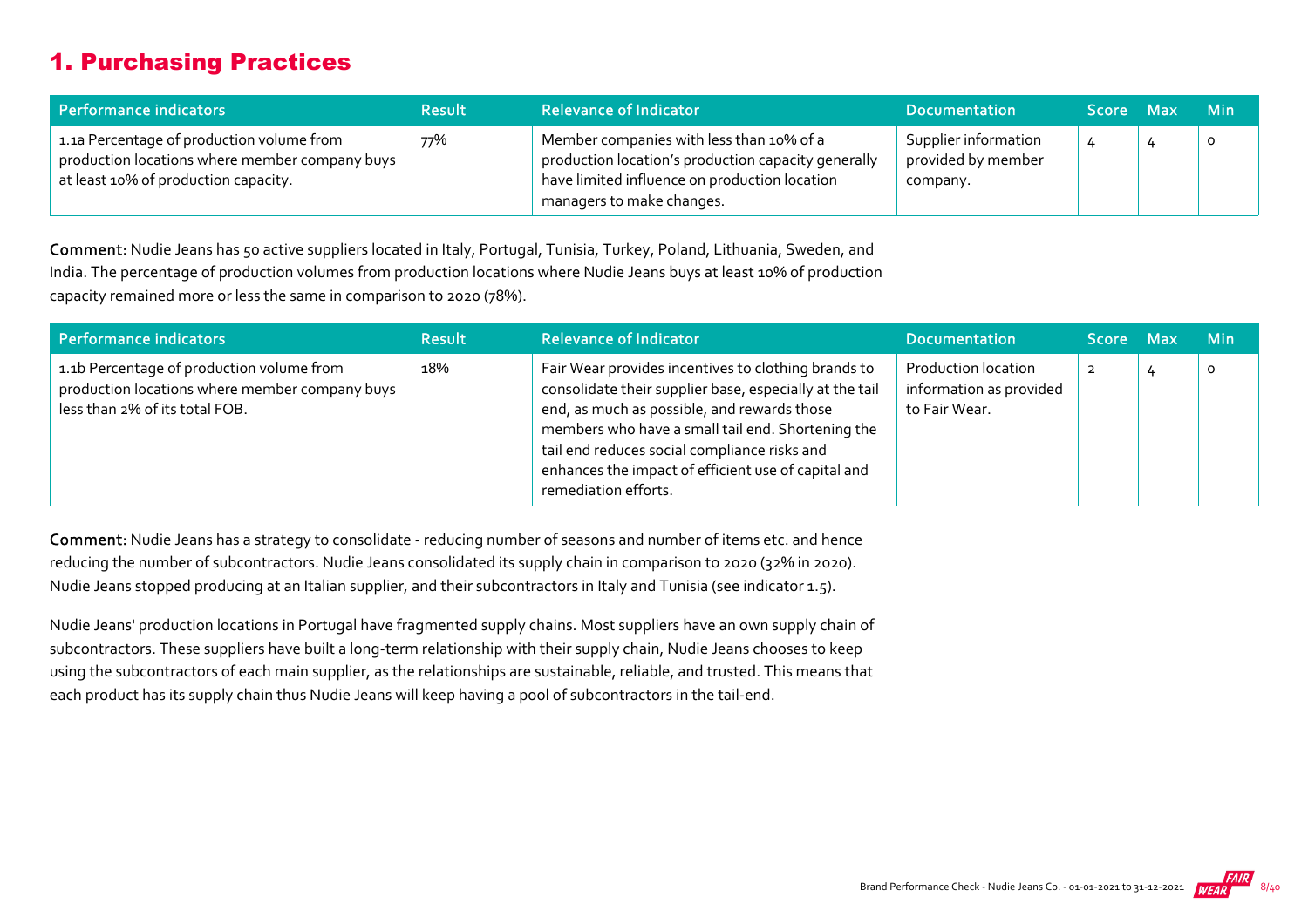| Performance indicators                                                                                                                 | <b>Result</b> | <b>Relevance of Indicator</b>                                                                                                                                                  | <b>Documentation</b>                                   | Score Max | <b>Min</b> |
|----------------------------------------------------------------------------------------------------------------------------------------|---------------|--------------------------------------------------------------------------------------------------------------------------------------------------------------------------------|--------------------------------------------------------|-----------|------------|
| 1.2 Percentage of production volume from<br>production locations where a business relationship<br>has existed for at least five years. | 88%           | Stable business relationships support most aspects<br>of the Code of Labour Practices, and give production<br>locations a reason to invest in improving working<br>conditions. | Supplier information<br>provided by member<br>company. | 4         |            |

Comment: Nudie Jeans is keen on maintaining long‐term relationships with suppliers. 88% of its FOB was produced at locations where a business relationship has existed for at least five years, a small increase in comparison to 2020 (84%).

| Performance indicators                                                                                                                                            | <b>Result</b> | <b>Relevance of Indicator</b>                                                                                                                        | <b>Documentation</b>      | Score Max | <b>Min</b> |
|-------------------------------------------------------------------------------------------------------------------------------------------------------------------|---------------|------------------------------------------------------------------------------------------------------------------------------------------------------|---------------------------|-----------|------------|
| 1.3 All (new) production locations are required to<br>sign and return the questionnaire with the Code of<br>Labour Practices before first bulk orders are placed. | Yes           | The CoLP is the foundation of all work between<br>production locations and brands, and the first step in<br>developing a commitment to improvements. | Signed CoLPs are on file. |           |            |

Comment: Nudie Jeans was able to show all signed and returned questionnaires. In 2021, Nudie Jeans started producing at eleven new locations.

| Performance indicators                                                                                                | <b>Result</b> | <b>Relevance of Indicator</b>                                                                          | <b>Documentation</b>                                                                                | Score Max | <b>Min</b> |
|-----------------------------------------------------------------------------------------------------------------------|---------------|--------------------------------------------------------------------------------------------------------|-----------------------------------------------------------------------------------------------------|-----------|------------|
| 1.4 Member company conducts human rights due<br>diligence at all (new) production locations before<br>placing orders. | Advanced      | Due diligence helps to identify, prevent and mitigate<br>potential human rights problems at suppliers. | Documentation may<br>include pre-audits,<br>existing audits, other<br>types of risk<br>assessments. |           | $\circ$    |

Comment: At a sourcing country level, Nudie Jeans has developed an evaluation of countries based on the Human Development Index, Democracy Index, Global Peace Index, and Corruption Perception Index determining the lowest acceptable score to allow production in those countries.

When more capacity or new capacity is needed, Nudie Jeans first checks if the current suppliers can take on this new capacity. If this is not the case, Nudie Jeans will investigate new suppliers in the countries it already sources from.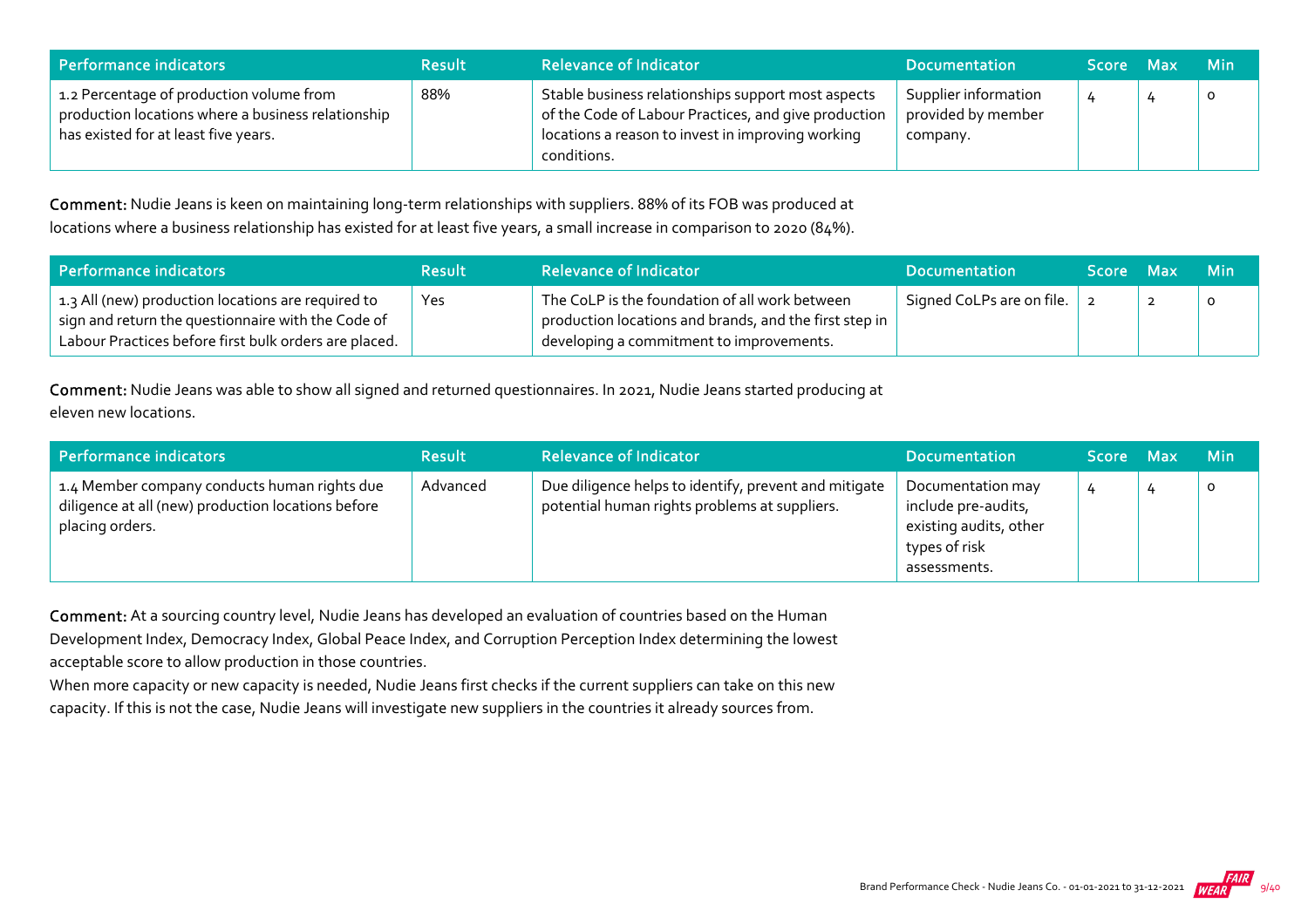At a supplier level, a 'Factory Assessment Manual' is used as an assessment tool during first visits to new or potential suppliers. Normally, the brand's team visits all new suppliers before orders are placed. A discussion with the supplier using the manual already informs the supplier about the brand's expectations, requiring the supplier to be transparent and cooperate on addressing issues pertaining to the Code of Labour Practices. The manual also ensures that the brand checks and captures information pertaining to potential subcontracting and findings from existing audit reports. After buyers and designers have had their first meeting to discuss a new product, the sustainability manager meets with buyers to discuss possible sourcing countries and production locations. In this way, the sustainability department can avert possible risks at an early stage. The willingness of the factory management to cooperate and be transparent is a very important element when deciding to start a business relationship.

In 2021, Nudie Jeans started sourcing from a new supplier in India. In 2019, Nudie Jeans visited this new location. It conducted an audit in October 2020, which was a good check after the first COVID‐19 wave. Although this supplier did not have a lot of sewing experience yet, Nudie Jeans decided to source from this supplier, as they have sustainability at the core of their business.

Nudie Jeans used the risk analysis of 2020 which was specifically developed to identify and monitor COVID‐19‐related issues, as a basic source for the discussions with the suppliers, but it was not leading anymore. Nudie Jeans held regular follow‐up discussions with its suppliers, often about specific regulations and precautions needed for that moment. Its local staff works for Nudie Jeans for a long time and were trusted eyes on the ground throughout the year, monitoring the situations at the suppliers.

During the lockdown in India in 2021, they held close contact and supported the suppliers based on their needs. For one supplier, Nudie Jeans paid for the vaccines. Another supplier received financial support. The suppliers in other countries did not cope with lockdowns, but there was delay in the planning due to a big amount of ill workers. Nudie Jeans applied flexible delivery times to accommodate this.

Nudie Jeans joined webinars of Fair Wear as well as other industry webinars, to be kept updated and to broaden its vision of risks and complexities in production countries.

Nudie Jeans participated in dialogues on numerous occasions during the year, with stakeholders from the community, third‐ party organisations, suppliers, and NGOs. None of the suppliers needed to close down, and all suppliers are still in business.

Nudie Jeans started turning its risk analysis into a more ongoing risk‐assessment tool. The implementation will take place in 2022. The information used for this tool is based on supplier information, local information, information from Fair Wear and other relevant sources.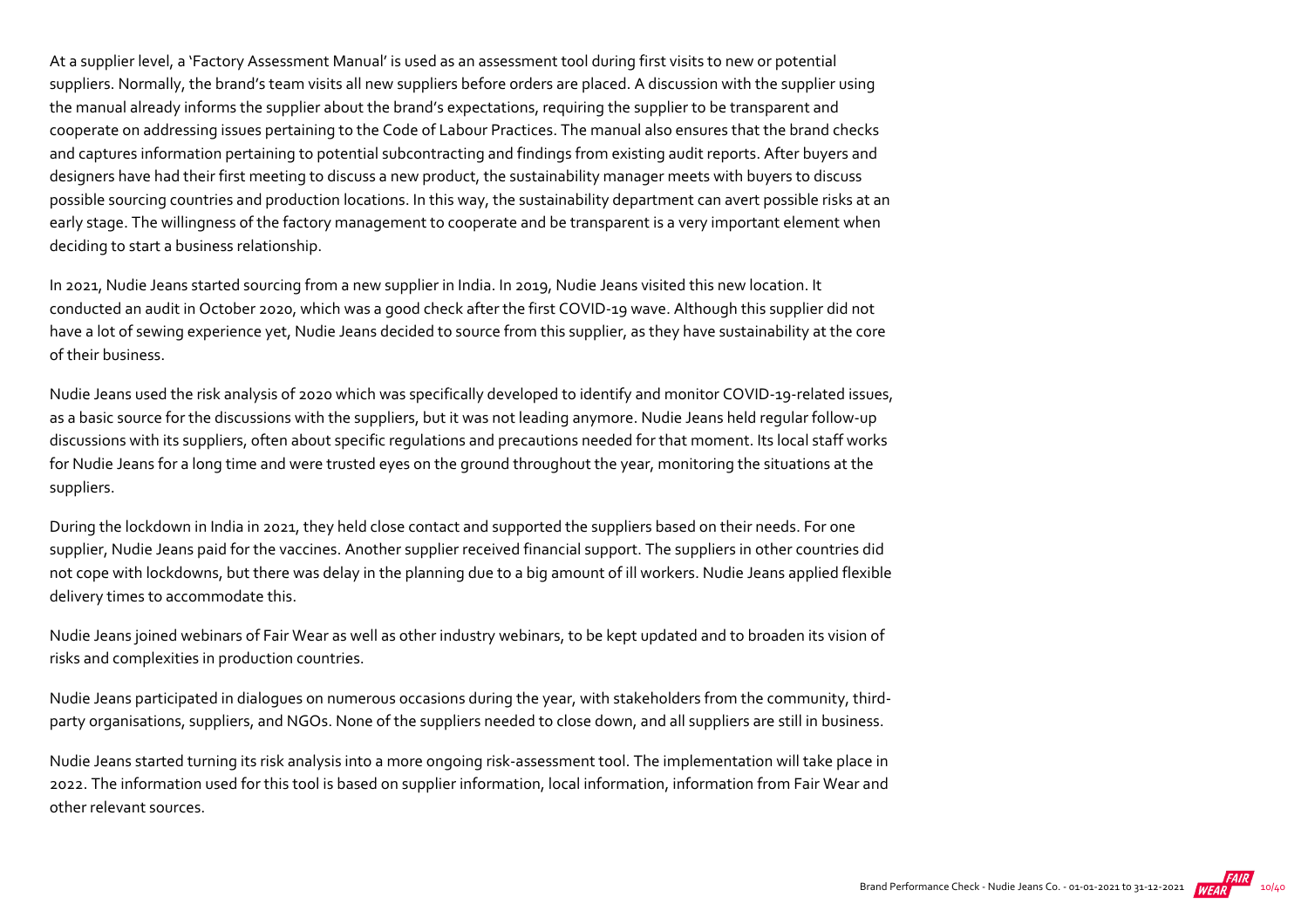| Performance indicators                                                                                      | <b>Result</b>                                | <b>Relevance of Indicator</b>                                                                                                          | <b>Documentation</b>                                                                        | <b>Score</b> | Max    | <b>Min</b> |
|-------------------------------------------------------------------------------------------------------------|----------------------------------------------|----------------------------------------------------------------------------------------------------------------------------------------|---------------------------------------------------------------------------------------------|--------------|--------|------------|
| 1.5 Production location compliance with Code of<br>Labour Practices is evaluated in a systematic<br>manner. | Yes, and leads<br>to production<br>decisions | A systemic approach is required to integrate social<br>compliance into normal business processes, and<br>supports good decisionmaking. | Documentation of<br>systemic approach:<br>rating systems,<br>checklists, databases,<br>etc. |              | ຳ<br>∸ | 0          |

Comment: Nudie Jeans worked on developing a monitoring system for supplier evaluation for years, and it implemented it for the first time in 2020. In this system, all departments can score each supplier on performance, from finance and supply chain to CSR and product development. In 2021, Nudie Jeans improved the system. It made sure all indicators are measured equally, and it added data from warehouses and from the finance department. The sustainability manager discusses the outcomes of this system regularly with the departments. The sustainability manager consults the overview for input during meetings with a supplier and discusses the outcomes. Together, they look for improvements. As sustainability is a core value for each supplier, the suppliers don't score low on these indicators. Since Nudie Jeans used this system for the 2nd year, they can start comparing the data.

In 2021, Nudie Jeans has ended its relationship with the main supplier in Italy, and its subcontractors in Italy and Tunisia. Nudie Jeans has repeatedly discussed their performance and offered many possibilities to support improving the situation. Nudie Jeans was in contact with the subcontractors as well. The main subcontractor was requested to be incorporated as a subcontractor to the other main denim supplier in Tunisia. The workers were part of some discussions to ensure their involvement. Nudie Jeans communicated far in advance that it will place its last order in Q1 of 2021. This whole process took over two years to make the final decision to end the relationship.

| Performance indicators                                                                    | <b>Result</b>                                 | <b>Relevance of Indicator</b>                                                                                                               | <b>Documentation</b>                            | Score Max | <b>Min</b> |
|-------------------------------------------------------------------------------------------|-----------------------------------------------|---------------------------------------------------------------------------------------------------------------------------------------------|-------------------------------------------------|-----------|------------|
| 1.6 The member company's production planning<br>systems support reasonable working hours. | Strong,<br>integrated<br>systems in<br>place. | Member company production planning systems can<br>have a significant impact on the levels of excessive<br>overtime at production locations. | Documentation of<br>robust planning<br>systems. |           | $\circ$    |

Comment: Nudie Jeans has four collections a year, a big spring and autumn collection and a relatively smaller summer and winter collection. That apart, the member brand has collections and running styles, which are never out of stock items.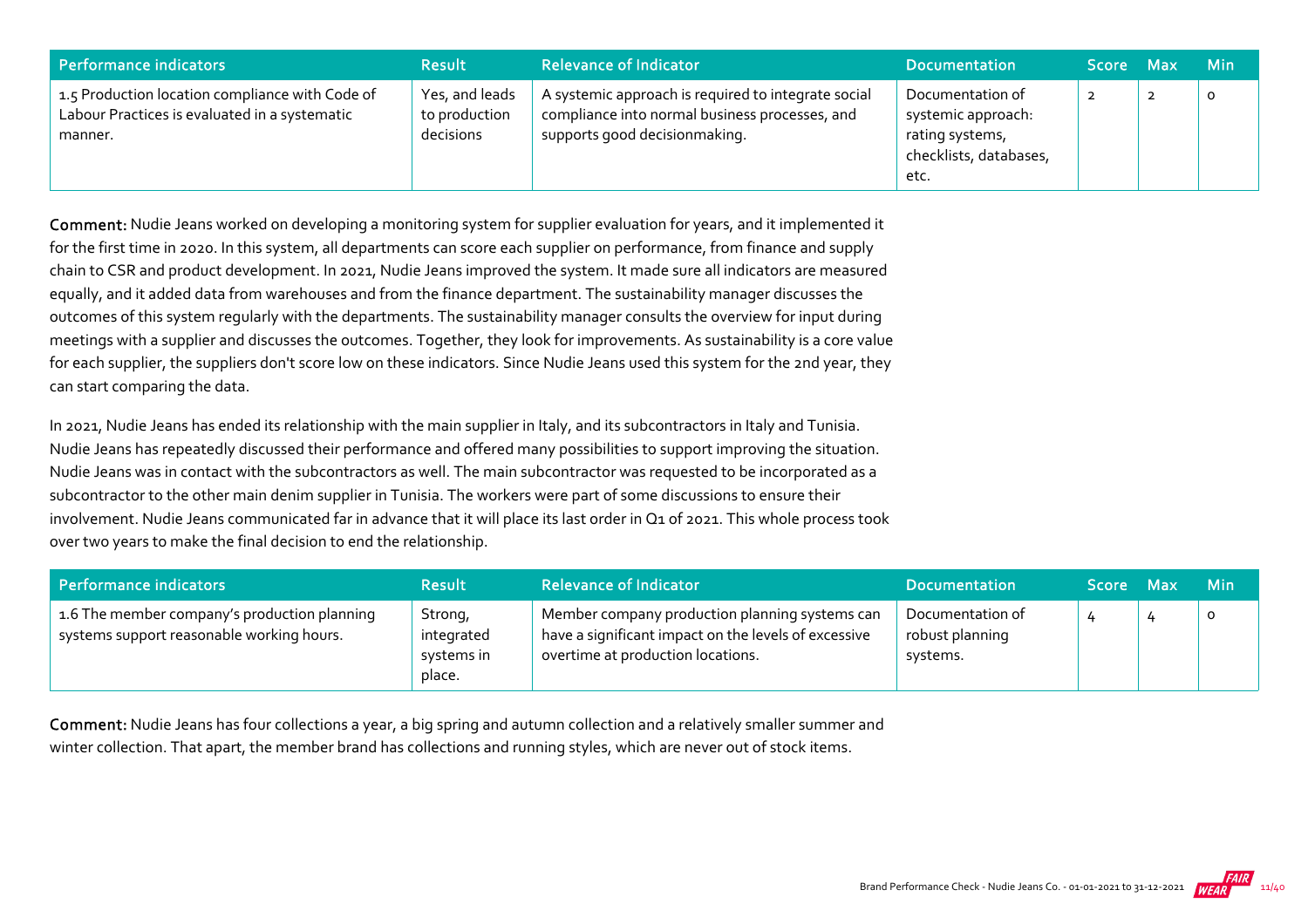The lead time for production varies for different product groups, depending on, if a new fabric is developed or if existing stock yarns are being used. For garments with longer lead times for fabrics and production, the brand pre‐estimates the quantity and places the orders a month earlier than other orders.

Nudie Jeans is aware of the production capacity of all factories and knows which production lines are used for their production and how much time it costs to complete their order. The brand engages with suppliers regarding peak and low seasons and tries to place orders that are running during the whole year more specifically during the supplier's low seasons to balance their workload. The brand also works closely with suppliers through the production cycle, helps them prioritize orders and tracks their progress on a weekly basis. In case forecasting is not possible, the brand books an estimated capacity in advance at the supplier.

In 2021, Nudie Jeans needed to plan lead time of all fabrics more accurately, as the markets of different fabrics became insecure. For example the lead time of yarn was three times longer. This pushed Nudie Jeans to pre‐estimate all orders and plan even more in advance. This global trend actually helped the suppliers in their planning.

In 2021, Nudie Jeans was flexible on delivery dates. It had some new designs in production, but this had no influence on the planning. The production volume was quite stable. In Portugal each main supplier has its own supply chain, but they are close by and have active contact, so the planning goes smoothly. Nudie Jeans repeatedly discussed that it was not allowed to add another unit to the supply chain, instead they offered flexible delivery times. Nudie Jeans kept in close contact with suppliers to adjust planning related to COVID‐19.

| Performance indicators                                                             | <b>Result</b>       | <b>Relevance of Indicator</b>                                                                                                                                                                               | <b>Documentation</b>                                                                                                                                                                                                     | Score Max |   | <b>Min</b> |
|------------------------------------------------------------------------------------|---------------------|-------------------------------------------------------------------------------------------------------------------------------------------------------------------------------------------------------------|--------------------------------------------------------------------------------------------------------------------------------------------------------------------------------------------------------------------------|-----------|---|------------|
| 1.7 Degree to which member company mitigates<br>root causes of excessive overtime. | Advanced<br>efforts | Some production delays are outside of the control of<br>member companies; however there are a number of<br>steps that can be taken to address production delays<br>without resorting to excessive overtime. | Evidence of how<br>member responds to<br>excessive overtime and<br>strategies that help<br>reduce the risk of<br>excessive overtime, such<br>as: root cause analysis,<br>reports, correspondence<br>with factories, etc. | b         | 6 | $\circ$    |

Comment: Nudie Jeans had close contact with all suppliers to discuss the root causes of excessive overtime. Nudie Jeans

offered flexible delivery times. Nudie Jeans has not used the overtime tool yet.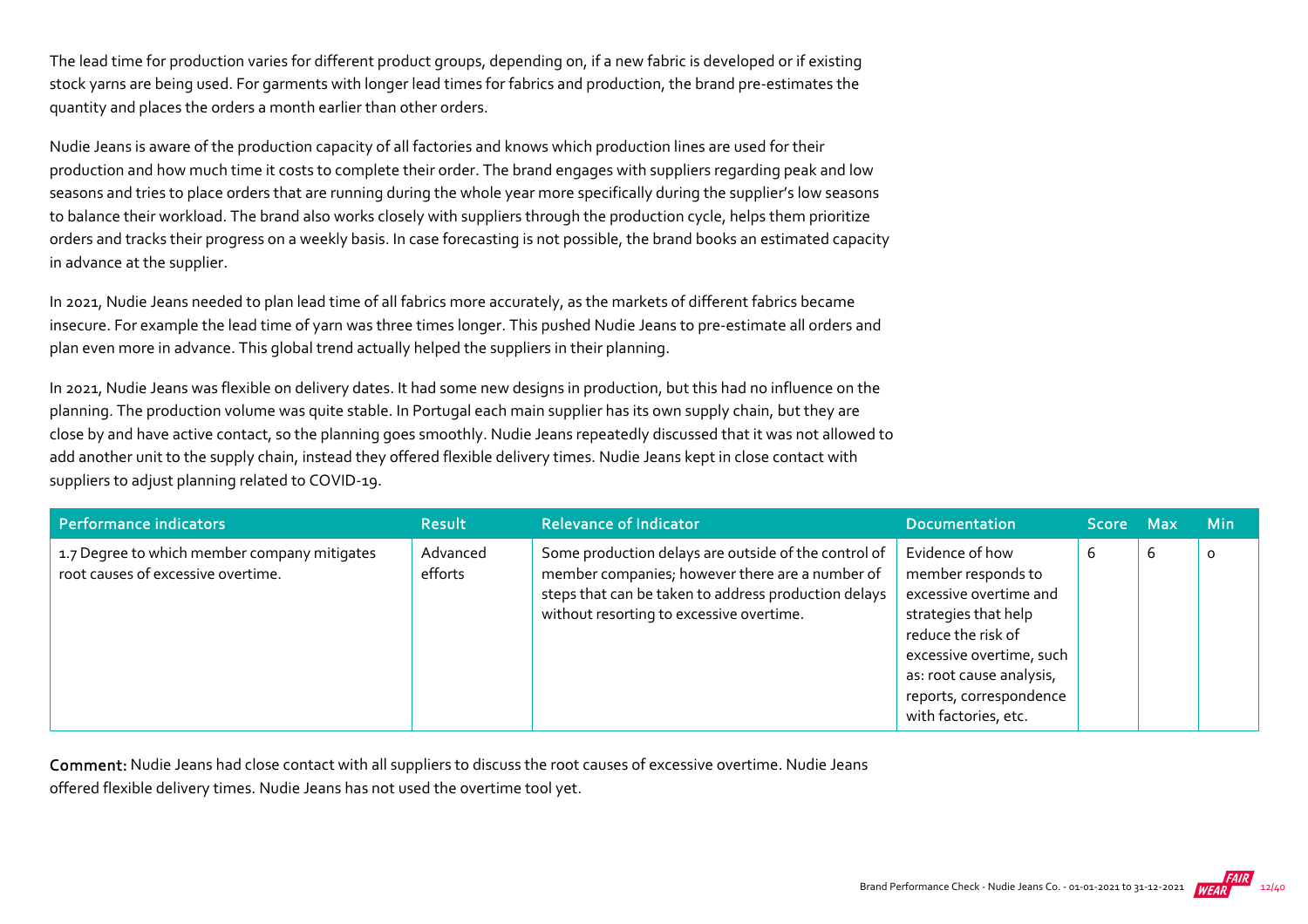An audit of a supplier in Turkey noted excessive overtime. Nudie Jeans had contact with the supplier to work on this overtime. Together, they found out that the overtime in the factory was not caused by the production planning of Nudie Jeans, nor by another member brand. Nudie Jeans works on root causes of overtime, described under indicator 1.6, so it is rewarded with an advanced score.

Recommendation: Fair Wear recommends to use the Fair Working Hours Guide to mitigate the root causes of excessive overtime.

Fair Wear recommends cooperating with other brands to increase leverage, when trying to mitigate excessive overtime hours.

| Performance indicators                                                                                               | <b>Result</b> | <b>Relevance of Indicator</b>                                                                                                                                                                                   | <b>Documentation</b>                                                                                                        | Score Max | <b>Min</b> |
|----------------------------------------------------------------------------------------------------------------------|---------------|-----------------------------------------------------------------------------------------------------------------------------------------------------------------------------------------------------------------|-----------------------------------------------------------------------------------------------------------------------------|-----------|------------|
| 1.8 Member company can demonstrate the link<br>between its buying prices and wage levels in<br>production locations. | Advanced      | Understanding the labour component of buying<br>prices is an essential first step for member<br>companies towards ensuring the payment of<br>minimum wages - and towards the implementation<br>of living wages. | Interviews with<br>production staff,<br>documents related to<br>member's pricing policy<br>and system, buying<br>contracts. |           | $\circ$    |

Comment: Normally, suppliers of Nudie Jeans give price estimations, and the company expects that these are set in a way that the minimum wage is covered. This is later checked by auditing. At all factories of Nudie Jeans that have been audited the wage levels matched or exceeded the legal minimum wage, except for Italy.

In 2021, Nudie Jeans had a lot of discussions on the breakdown of prices. All suppliers have been very helpful and transparent on their prices, but it is an intensive project to have insights into all correct margins and to have the correct information to determine the prices. As sustainability is part of Nudie Jeans' selection process, the suppliers are actively cooperating.

All main suppliers in Turkey, Tunisia, and India which were not in the current Living Wage program yet, filled in the labour minute costing sheet and some started with the Fair Price app. The suppliers in Portugal and Italy started filling the sheet.

In the current onboarding of new suppliers, the topic of open costing and transparency is discussed and weighed in the sourcing decision.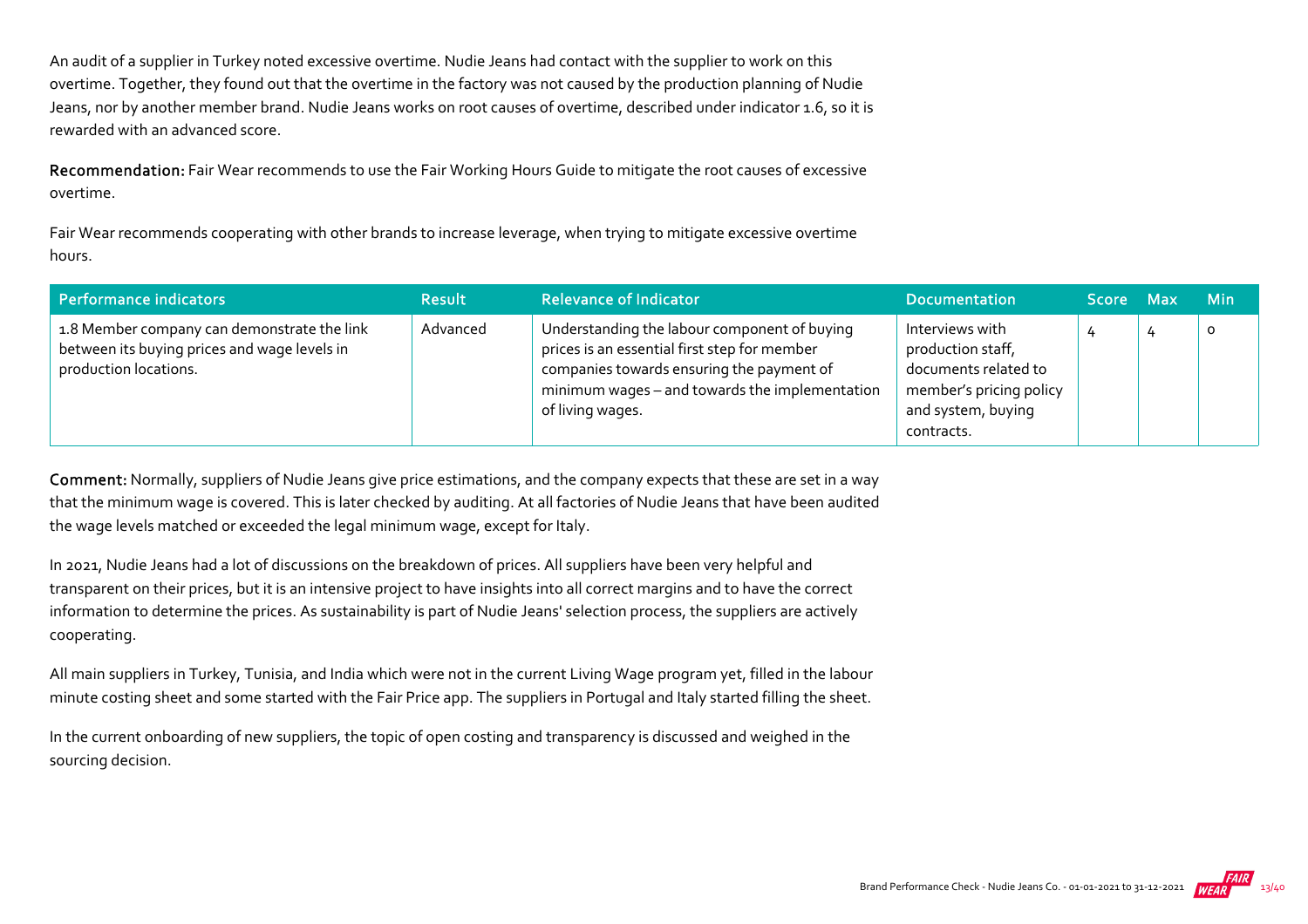Nudie Jeans started to use the Fair Price App in India. The suppliers received training on‐site. Nudie Jeans used the old method and the Fair Price App to double check the outcome. This made it an intense project to work on. It needed to get acquainted with the tool, but the outcomes so far are positive. The suppliers were positive as well. Especially with the prices rising over the year, and probably will keep rising in 2022, this tool gave a transparent insights into the pricing. It is a good tool to have a detailed and open discussion on prices, but it needs the support of the suppliers, as it is quite time consuming to work with it. Nudie Jeans is planning to roll out the use of the tool in the other sourcing countries as well.

Nudie Jeans absorbed the higher prices of the suppliers by reducing its own margins. It accepted higher prices of the suppliers without negotiation.

Recommendation: Fair Wear recommends Nudie Jeans to expand their knowledge of cost break downs of all product groups.

| Performance indicators                                                                                                                                                 | <b>Result</b> | <b>Relevance of Indicator</b>                                                                                                                                                                                                                                                       | <b>Documentation</b>                                                                                                                                                                                                      | Score Max |         | <b>Min</b> |
|------------------------------------------------------------------------------------------------------------------------------------------------------------------------|---------------|-------------------------------------------------------------------------------------------------------------------------------------------------------------------------------------------------------------------------------------------------------------------------------------|---------------------------------------------------------------------------------------------------------------------------------------------------------------------------------------------------------------------------|-----------|---------|------------|
| 1.9 Member company actively responds if<br>production locations fail to pay legal minimum<br>wages and/or fail to provide wage data to verify<br>minimum wage is paid. | Yes           | If a supplier fails to pay minimum wage or minimum<br>wage payments cannot be verified, Fair Wear<br>member companies are expected to hold<br>management of the supplier accountable for<br>respecting local labour law. Payment below<br>minimum wage must be remediated urgently. | Complaint reports,<br>CAPs, additional emails,<br>Fair Wear Audit Reports<br>or additional monitoring<br>visits by a Fair Wear<br>auditor, or other<br>documents that show<br>minimum wage issue is<br>reported/resolved. |           | $\circ$ | $-2$       |

Comment: Due to lockdowns, Nudie Jeans set out a survey to check on minimum wages. After the input from the survey and discussions with the suppliers, Nudie Jeans identified one factory in India that was in need of extra payment, due to the second wave of COVID‐19. Nudie Jeans decided to pay this extra amount.

In 2021, the suppliers in India in particular had to deal with lockdowns. All Indian suppliers confirmed payment of legal minimum wages during the lockdown.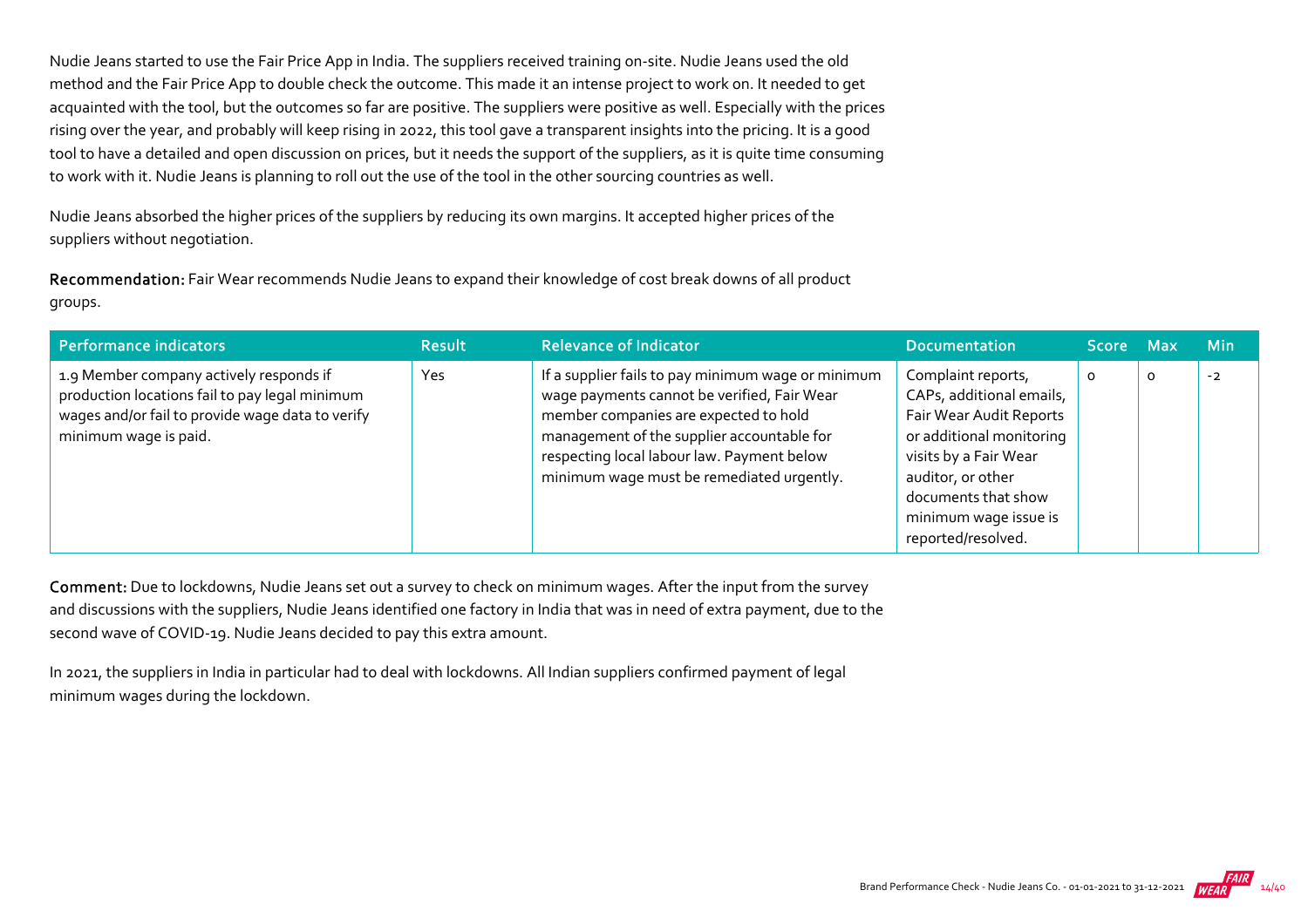In Italy, there was an issue around the payment of minimum wages at a subcontractor. Nudie Jeans sources from a location of which its production location received a small amount of orders, which led to less work for its workers. The minimum wage in Italy can differ per factory and per region. Due to the low production volumes and some complicated rules around minimum wages, the workers of this subcontractor did receive the minimum wage according to the contract, but not according to the national level. Nudie Jeans gave this issue high priority and the human rights colleague actively investigated this issue. Nudie Jeans is the biggest brand sourcing from them. Nudie Jeans pushed other brands to put more orders at this supplier. But in 2021, it had no success. This subcontractor started using the costing tool, but the results were not yet available in 2021.

| Performance indicators                                            | <b>Result</b> | <b>Relevance of Indicator</b>                                                                                                                                                                                                                 | <b>Documentation</b>                                                                                                    | Score Max |   | <b>Min</b> |
|-------------------------------------------------------------------|---------------|-----------------------------------------------------------------------------------------------------------------------------------------------------------------------------------------------------------------------------------------------|-------------------------------------------------------------------------------------------------------------------------|-----------|---|------------|
| 1.10 Evidence of late payments to suppliers by<br>member company. | No            | Late payments to suppliers can have a negative<br>impact on production locations and their ability to<br>pay workers on time. Most garment workers have<br>minimal savings, and even a brief delay in payments<br>can cause serious problems. | Based on a complaint or<br>audit report; review of<br>production location and<br>member company<br>financial documents. | 0         | 0 | $-1$       |

Comment: Nudie Jeans had no payments that exceeded the agreed timeframe. Nudie Jeans paid some suppliers a bit late, but all within the contractual timeframe. In some cases, the invoices were not received, or it first needed to solve an issue. Nudie Jeans has been willing to do pre‐payments in advance on request of the suppliers. Nudie Jeans paid for finished goods, and goods that were in production.

| Performance indicators                                                                                                                             | <b>Result</b> | <b>Relevance of Indicator</b>                                                                                                                                                               | <b>Documentation</b>                                                                                                                                                       | Score Max |   | <b>Min</b> |
|----------------------------------------------------------------------------------------------------------------------------------------------------|---------------|---------------------------------------------------------------------------------------------------------------------------------------------------------------------------------------------|----------------------------------------------------------------------------------------------------------------------------------------------------------------------------|-----------|---|------------|
| 1.11 Degree to which member company assesses<br>and responds to root causes for wages that are<br>lower than living wages in production locations. | Advanced      | Assessing the root causes for wages lower than living<br>wages will determine what strategies/interventions<br>are needed for increasing wages, which will result in<br>a systemic approach | Evidence of how<br>payment below living<br>wage was addressed,<br>such as: Internal policy<br>and strategy<br>documents, reports,<br>correspondence with<br>factories, etc | b         | 6 | $\circ$    |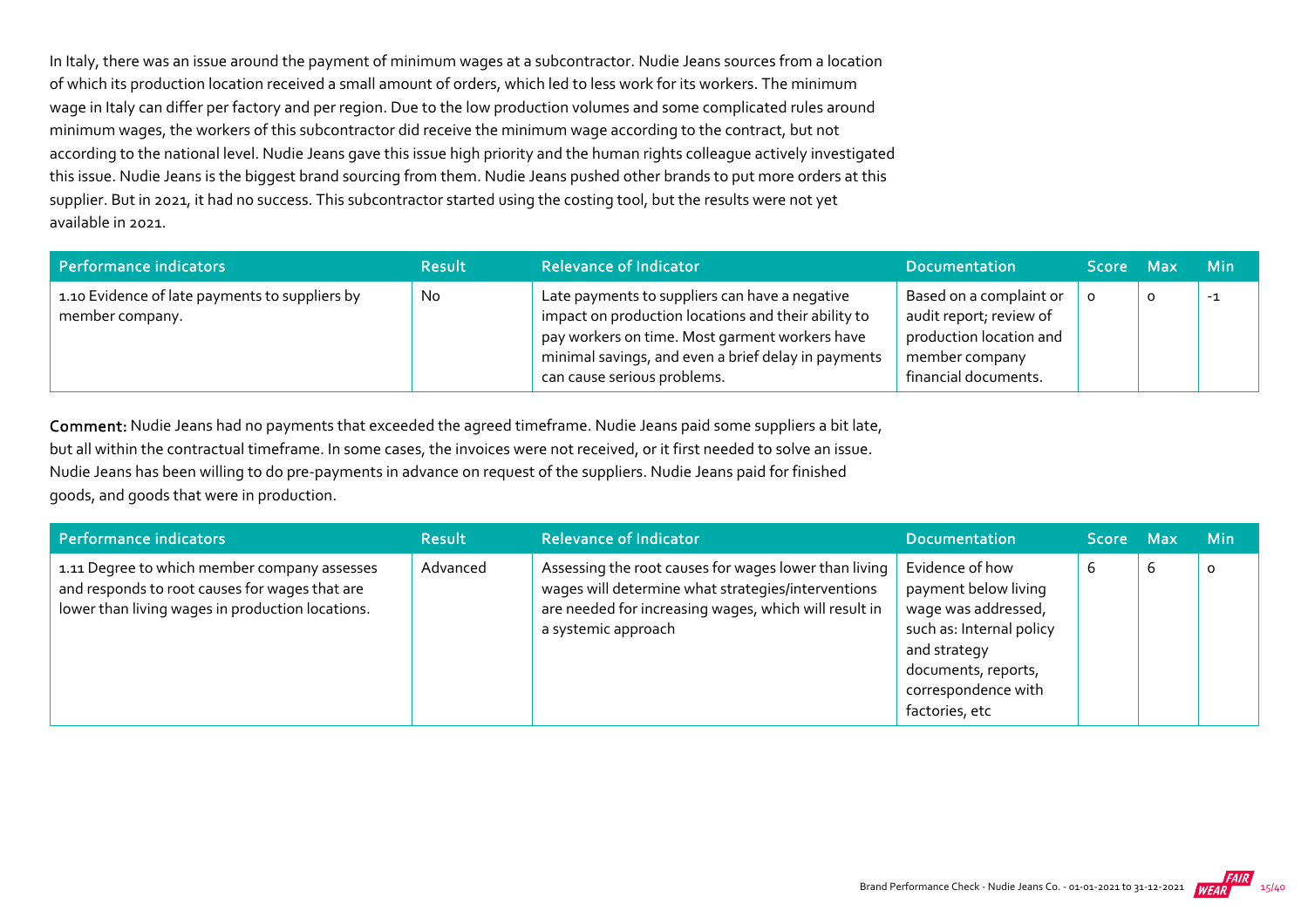Comment: The management of Nudie Jeans decided to proceed with the Living Wage program end of 2020. This program aims to increase all wages towards a living wage. Nudie Jeans discusses with the involved suppliers how to raise the wages gradually. It expanded the project to a supplier in India and Turkey. In 2021, Nudie Jeans took the lead in coordinating the other member brands and the factory to move to action and implement its share of living wages for the employees at the Turkish supplier.

The process in Turkey is difficult, as all discussions were online, and only one person from the management of the Turkish supplier could speak English. The leverage of the four member brands together is 80%, so they can push the other brands as well to pay their share. The program made progress, even in these difficult years.

In Tunisia, the production locations have worker representatives and unions who are engaged and active in help enrol increase wages. In 2021, Nudie jeans could accomplish less than foreseen due to COVID‐19. Nudie Jeans received the cost breakdown of its main supplier in Tunisia but did not find the opportunity in 2021 to discuss this breakdown. Nudie Jeans identified a lack of social dialogue. The training on social dialogue, which was due in 2021, also needed to be postponed.

| Performance indicators                                                                                   | <b>Result</b> | <b>Relevance of Indicator</b>                                                                                                                                                                                                                                        | <b>Documentation</b>                                   | Score Max | <b>Min</b> |
|----------------------------------------------------------------------------------------------------------|---------------|----------------------------------------------------------------------------------------------------------------------------------------------------------------------------------------------------------------------------------------------------------------------|--------------------------------------------------------|-----------|------------|
| 1.12 Percentage of production volume from<br>factories owned by the member company (bonus<br>indicator). | None          | Owning a supplier increases the accountability and<br>reduces the risk of unexpected CoLP violations.<br>Given these advantages, this is a bonus indicator.<br>Extra points are possible, but the indicator will not<br>negatively affect an member company's score. | Supplier information<br>provided by member<br>company. | N/A       | $\circ$    |

| Performance indicators                                         | <b>Result</b> | <b>Relevance of Indicator</b>                                                                                                                                                                | <b>Documentation</b>                                                                                                                                                        | Score Max |   | <b>Min</b> |
|----------------------------------------------------------------|---------------|----------------------------------------------------------------------------------------------------------------------------------------------------------------------------------------------|-----------------------------------------------------------------------------------------------------------------------------------------------------------------------------|-----------|---|------------|
| 1.13 Member company determines and finances<br>wage increases. | Advanced      | Assessing the root causes for wages lower than living<br>wages will determine what strategies/interventions<br>are needed for increasing wages, which will result in<br>a systemic approach. | Evidence of how<br>payment below living<br>wage was addressed,<br>such as: internal policy<br>and strategy<br>documents, reports,<br>correspondence with<br>factories, etc. | b         | b | $\Omega$   |

Comment: As part of the Living Wage program, Nudie Jeans is determined to map the wage levels at 100% of its suppliers and gradually increase it. In 2021, Nudie Jeans accomplished 50% (compared to 47% in 2020) of the mapping.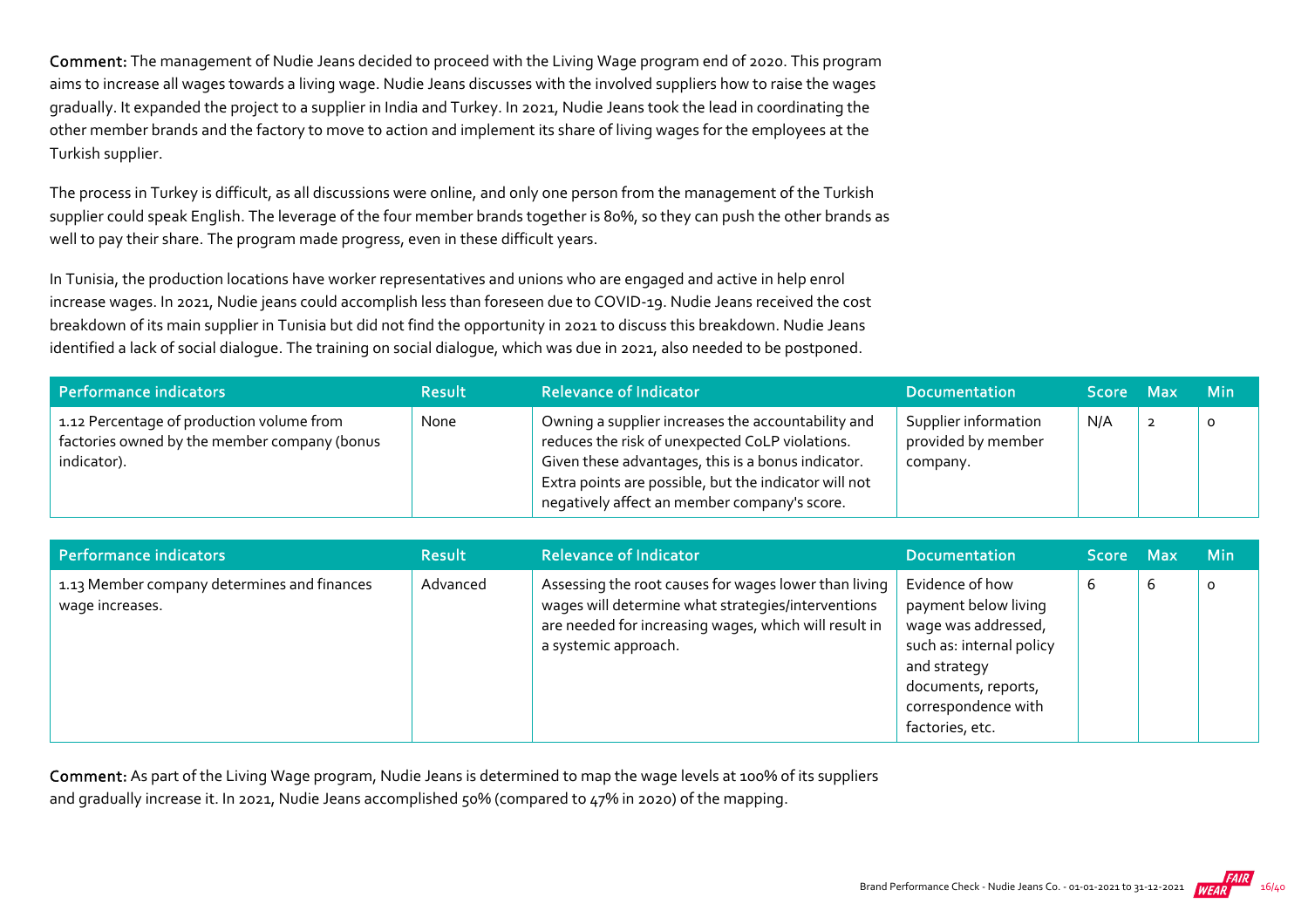It extended the program to a factory in India and Turkey in 2021, now covering all Indian main suppliers and one of the two suppliers in Turkey. The official benchmarks are based on estimates for people living in bigger cities. The supplier in Turkey conducted a thorough research, including input from the workers via a survey, to develop a benchmark for a rural area.

| Performance indicators                                                                              | <b>Result</b> | <b>Relevance of Indicator</b>                                                                                        | <b>Documentation</b>                                                                                                                                                             | Score Max |   | Min     |
|-----------------------------------------------------------------------------------------------------|---------------|----------------------------------------------------------------------------------------------------------------------|----------------------------------------------------------------------------------------------------------------------------------------------------------------------------------|-----------|---|---------|
| 1.14 Percentage of production volume where the<br>member company pays its share of the target wage. | 23%           | Fair Wear member companies are challenged to<br>adopt approaches that absorb the extra costs of<br>increasing wages. | Member company's own<br>documentation,<br>evidence of target wage<br>implementation, such as<br>wage reports, factory<br>documentation,<br>communication with<br>factories, etc. |           | 6 | $\circ$ |

Comment: Nudie Jeans has been paying its share of the living wage at three Indian main suppliers, covering all Indian suppliers and five stitching units, and extended to one factory in Turkey, which covers in total 12% of its production volume. The low‐risk countries contribute to 11% of the total production volume, which put the total percentage on 23.

Additional comments: the new Indian supplier is outside of Bangalore. This supplier put a lot of effort into good working conditions. They have special support for single mothers, a gender program, and good health and safety measures. The management of the supplier is investigating in a 'welfare app' to monitor the sentiment of the workers.

#### Purchasing Practices

Possible Points: 52

Earned Points: 46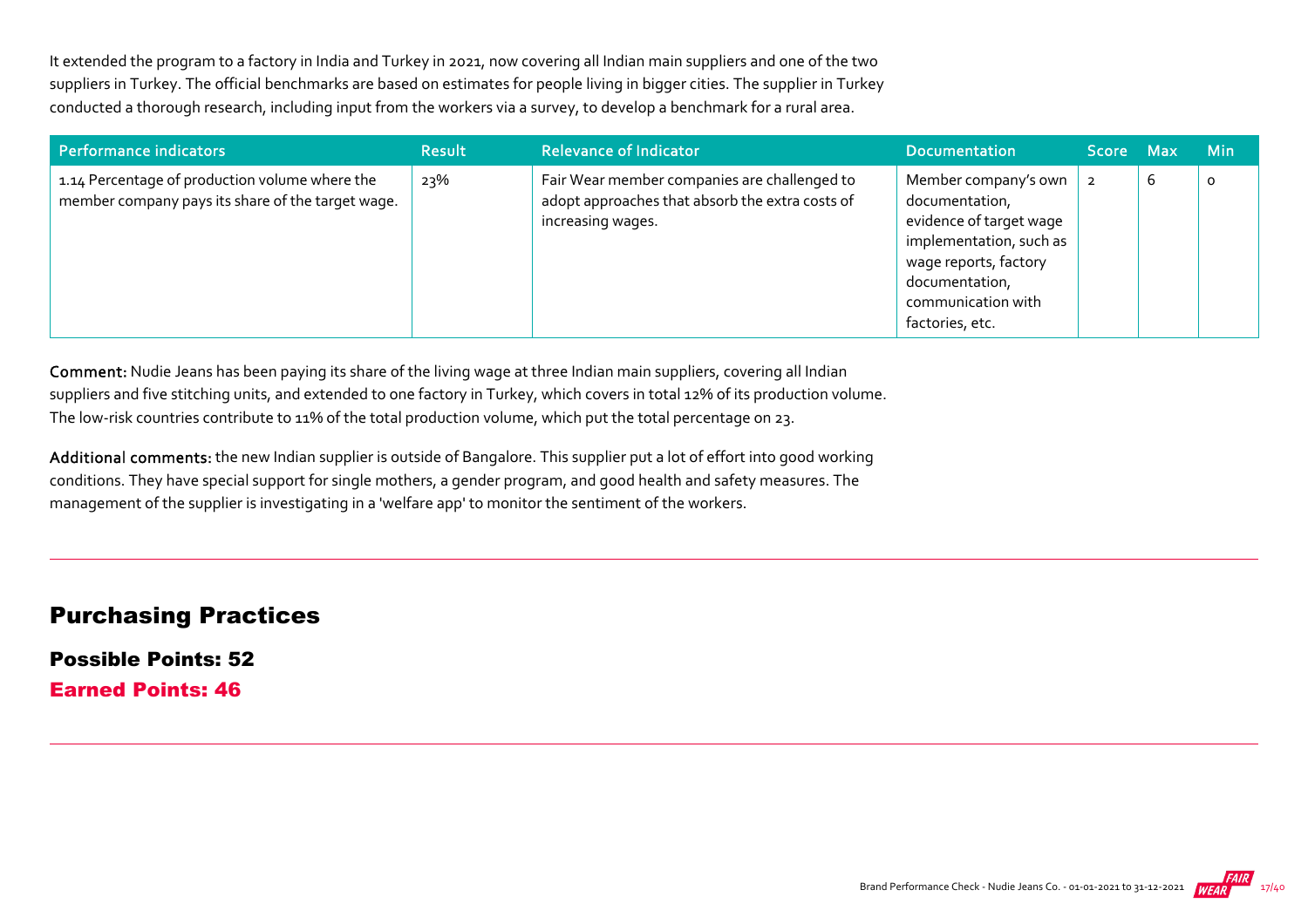## 2. Monitoring and Remediation

| <b>Basic measurements</b>                                                                     | <b>Result</b> | <b>Comments</b>                                                                                                                                                  |
|-----------------------------------------------------------------------------------------------|---------------|------------------------------------------------------------------------------------------------------------------------------------------------------------------|
| % of production volume where an audit took place.                                             | 79%           |                                                                                                                                                                  |
| % of production volume where monitoring requirements for low-risk countries are<br>fulfilled. | 11%           | To be counted towards the monitoring threshold, FWF<br>low-risk policy should be implemented. See indicator 2.9.<br>(N/A = no production in low risk countries.) |
| Member meets monitoring requirements for tail-end production locations.                       | Yes           |                                                                                                                                                                  |
| Requirement(s) for next performance check                                                     |               |                                                                                                                                                                  |
| Total monitoring threshold:                                                                   | 90%           | Measured as percentage of production volume<br>(Minimums: 1 year: 40%; 2 years 60%; 3 years+: 80-100%)                                                           |

| Performance indicators                                                                               | <b>Result</b> | <b>Relevance of Indicator</b>                                                                                    | <b>Documentation</b>                                                              | Score Max |                | <b>Min</b> |
|------------------------------------------------------------------------------------------------------|---------------|------------------------------------------------------------------------------------------------------------------|-----------------------------------------------------------------------------------|-----------|----------------|------------|
| 2.1 Specific staff person is designated to follow up<br>on problems identified by monitoring system. | Yes           | Followup is a serious part of Fair Wear membership,<br>and cannot be successfully managed on an ad-hoc<br>basis. | Manuals, emails, etc.,<br>demonstrating who the<br>designated staff person<br>15. |           | $\overline{2}$ | $-2$       |

Comment: The CSR team, which are also coordinating environmental issues, consists of three people. The Sustainability Manager has the overall responsibility and is part of the MT.

| Performance indicators                                     | <b>Result</b>                                                            | <b>Relevance of Indicator</b>                                                                                                                                                    | Documentation                        | Score Max |          | <b>Min</b> |
|------------------------------------------------------------|--------------------------------------------------------------------------|----------------------------------------------------------------------------------------------------------------------------------------------------------------------------------|--------------------------------------|-----------|----------|------------|
| 2.2 Quality of own auditing system meets FWF<br>standards. | Member makes 1<br>use of FWF<br>audits and/or<br>external audits<br>only | In case Fair Wear teams cannot be used, the<br>member companies' own auditing system must<br>ensure sufficient quality in order for Fair Wear to<br>approve the auditing system. | Information on audit<br>methodology. | N/A       | $\Omega$ | $-1$       |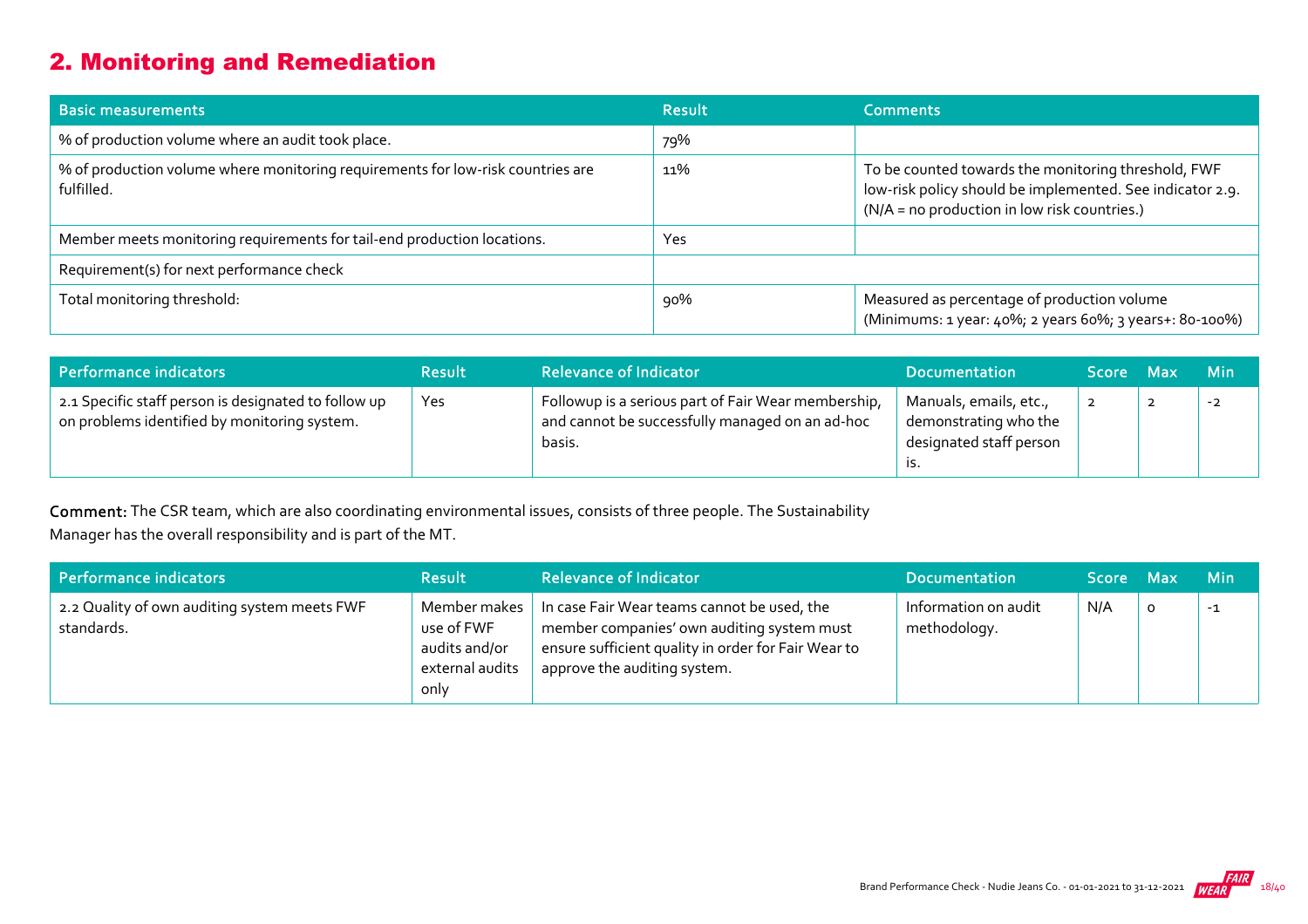| Performance indicators                                                                                                                                                                            | <b>Result</b> | <b>Relevance of Indicator</b>                                                                                                                                                                    | <b>Documentation</b>                                                                                                                      | Score Max | <b>Min</b> |
|---------------------------------------------------------------------------------------------------------------------------------------------------------------------------------------------------|---------------|--------------------------------------------------------------------------------------------------------------------------------------------------------------------------------------------------|-------------------------------------------------------------------------------------------------------------------------------------------|-----------|------------|
| 2.3 Audit Report and Corrective Action Plan (CAP)<br>findings are shared with factory and worker<br>representation where applicable. Improvement<br>timelines are established in a timely manner. | Yes           | 2 part indicator: Fair Wear audit reports were shared<br>and discussed with suppliers within two months of<br>audit receipt AND a reasonable time frame was<br>specified for resolving findings. | Corrective Action Plans,<br>emails; findings of<br>followup audits; brand<br>representative present<br>during audit exit<br>meeting, etc. |           | $-1$       |

Comment: Nudie Jeans shares audit reports, discusses CAP and agrees on timelines with its production locations in a timely manner. When worker representatives are present, the factory management is asked to involve them.

| Performance indicators                                                                                                      | <b>Result</b> | <b>Relevance of Indicator</b>                                                                                                                                  | <b>Documentation</b>                                                                                                                                                                                                                 | Score Max |   | <b>Min</b> |
|-----------------------------------------------------------------------------------------------------------------------------|---------------|----------------------------------------------------------------------------------------------------------------------------------------------------------------|--------------------------------------------------------------------------------------------------------------------------------------------------------------------------------------------------------------------------------------|-----------|---|------------|
| 2.4 Degree of progress towards resolution of<br>existing Corrective Action Plans and remediation of<br>identified problems. | Intermediate  | Fair Wear considers efforts to resolve CAPs to be<br>one of the most important things that member<br>companies can do towards improving working<br>conditions. | CAP-related<br>documentation<br>including status of<br>findings, documentation<br>of remediation and<br>follow up actions taken<br>by member. Reports of<br>quality assessments.<br>Evidence of<br>understanding relevant<br>issues. | 6         | 8 | $-2$       |

Comment: Nudie Jeans assesses the specific risks in the countries it sources from on a systematic basis and decides on monitoring activities based on these assessments. When planning an audit, Nudie Jeans makes an evaluation based on the current status, taking into account the latest audits and follow‐up on CAPs, status of complaints, and the related communication. Nudie Jeans plans to re‐audit the suppliers every two to three years, or more if required. Nudie Jeans works with the same monitoring system for high-risk and low-risk countries, including subcontractors. Nudie Jeans holds close communication with suppliers regarding the CAP's. It discusses what the brand can do to improve the working conditions and try to involve local stakeholders as well. Documentation of the CAP is done in a CAP excel sheet which is accessible to all Nudie Jeans staff.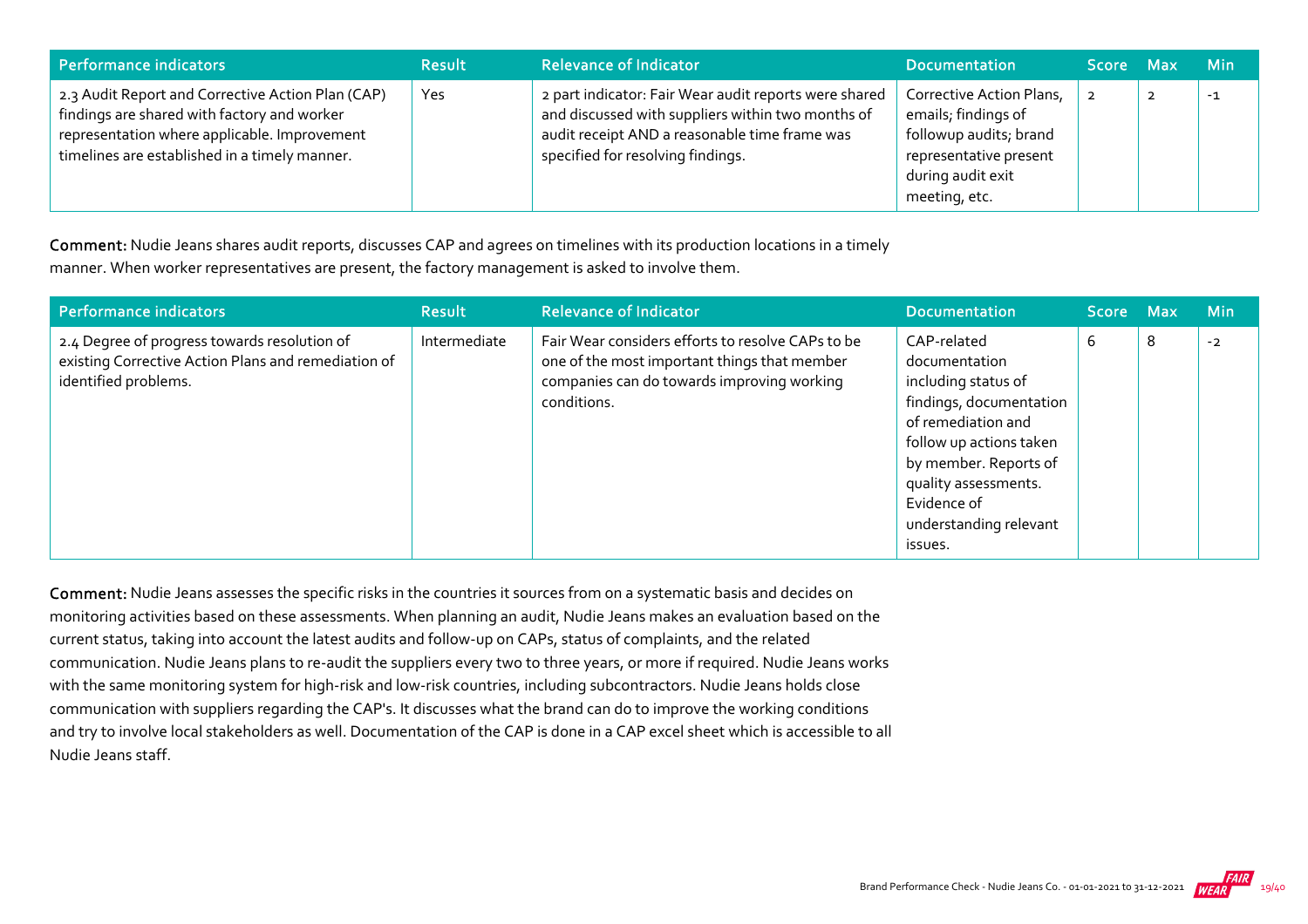In 2021, Nudie Jeans organised 10 audits, one in Italy, one in Turkey, and eight in Portugal. The audit carried out in Turkey was conducted by Fair Wear, and the audits in Portugal and Italy were carried out by independent consultants. Nudie Jeans worked on following up on the audit results as well as on non-compliances from other reports and previous audits.

Nudie Jeans was not able to close all CAPs. The main reason was that the staff of Nudie Jeans was still not allowed to travel in 2021, but the local staff could visit all factories.

In Italy, the audit was carried out late in the year. The findings were connected to production planning and order volumes and wages (see indicator 1.9).

In Turkey, the audit was shared with other Fair Wear member brands. Almost 50% of the CAPs could be solved directly, mostly related to health and safety measures. Issues on the safety of the building have been planned for 2022.

In Portugal, the audits were carried out late in the year, due to COVID‐19. The reaction time of the suppliers to the outcomes of the audits has been slow in 2021, especially in Portugal. The language was a barrier, as the audits were conducted in English and first needed to be translated. In the future, the audit reports will be written in Portuguese. Also, the main supplier recruited new staff and a new owner, which led to a delay in responding to social issues. The subcontractors did not give these findings priority, since the leverage of Nudie Jeans is very low. Nudie Jeans is in contact with them and follow up will be done in 2022.

Recommendation: Fair Wear encourages Nudie Jeans to continue strengthening their system to analyse how they mitigate root causes of findings and what changes they can make in their purchasing practices.

| <b>Performance indicators</b>                                                                                                                    | <b>Result</b>  | <b>Relevance of Indicator</b>                                                                                                                                                                                                                  | <b>Documentation</b>                                                                                                           | اScore Max ا | <b>Min</b> |
|--------------------------------------------------------------------------------------------------------------------------------------------------|----------------|------------------------------------------------------------------------------------------------------------------------------------------------------------------------------------------------------------------------------------------------|--------------------------------------------------------------------------------------------------------------------------------|--------------|------------|
| 2.5 Percentage of production volume from<br>production locations that have been visited by the<br>member company in the previous financial year. | not applicable | Due to the Covid-19 pandemic, brands could often<br>not visit their suppliers from March - December<br>2020. For consistency purposes, we therefore<br>decided to score all our member brands N/A on<br>visiting suppliers over the year 2020. | Member companies<br>should document all<br>production location<br>visits with at least the<br>date and name of the<br>visitor. | N/A          | 0          |

Comment: As travel was restricted due to the COVID‐19 pandemic, this indicator is not applicable in 2021.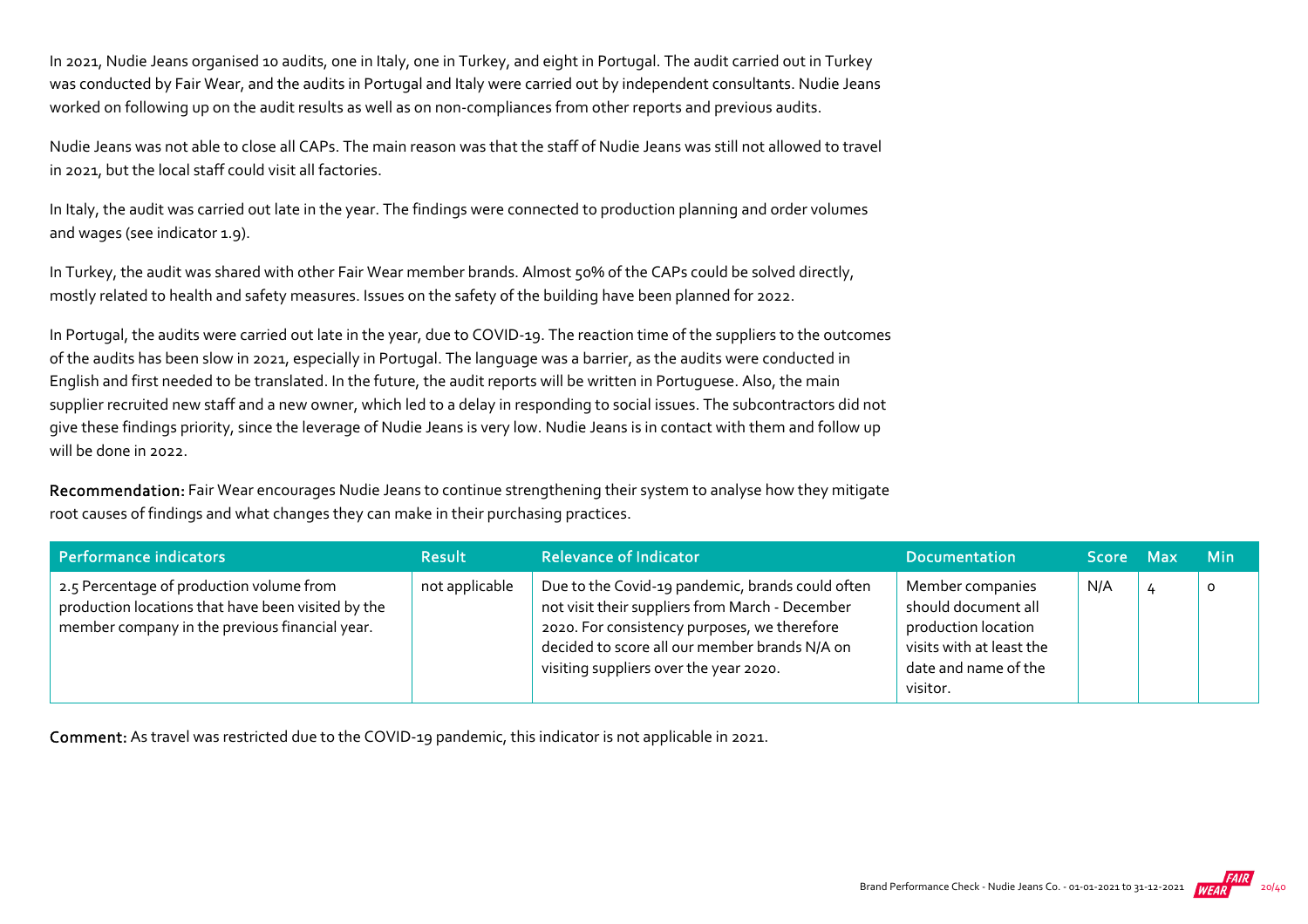| Performance indicators                                          | <b>Result</b>                                                        | <b>Relevance of Indicator</b>                                                                                               | <b>Documentation</b>                                                                                    | <b>Score</b> | Max | <b>Min</b> |
|-----------------------------------------------------------------|----------------------------------------------------------------------|-----------------------------------------------------------------------------------------------------------------------------|---------------------------------------------------------------------------------------------------------|--------------|-----|------------|
| 2.6 Existing audit reports from other sources are<br>collected. | Yes, quality<br>assessed and<br>corrective<br>actions<br>implemented | Existing reports form a basis for understanding the<br>issues and strengths of a supplier, and reduces<br>duplicative work. | Audit reports are on file;<br>evidence of followup on<br>prior CAPs. Reports of<br>quality assessments. |              |     | O          |

Comment: BSCI and Intertek audits are also collected or at least shared on‐site during meetings at the production locations and CAPs developed. The quality of the audits is assessed by the Sustainability manager and remarkable issues are raised in conversation with the factory management. Nudie Jeans has ongoing collaborations with other brands sourcing from the suppliers.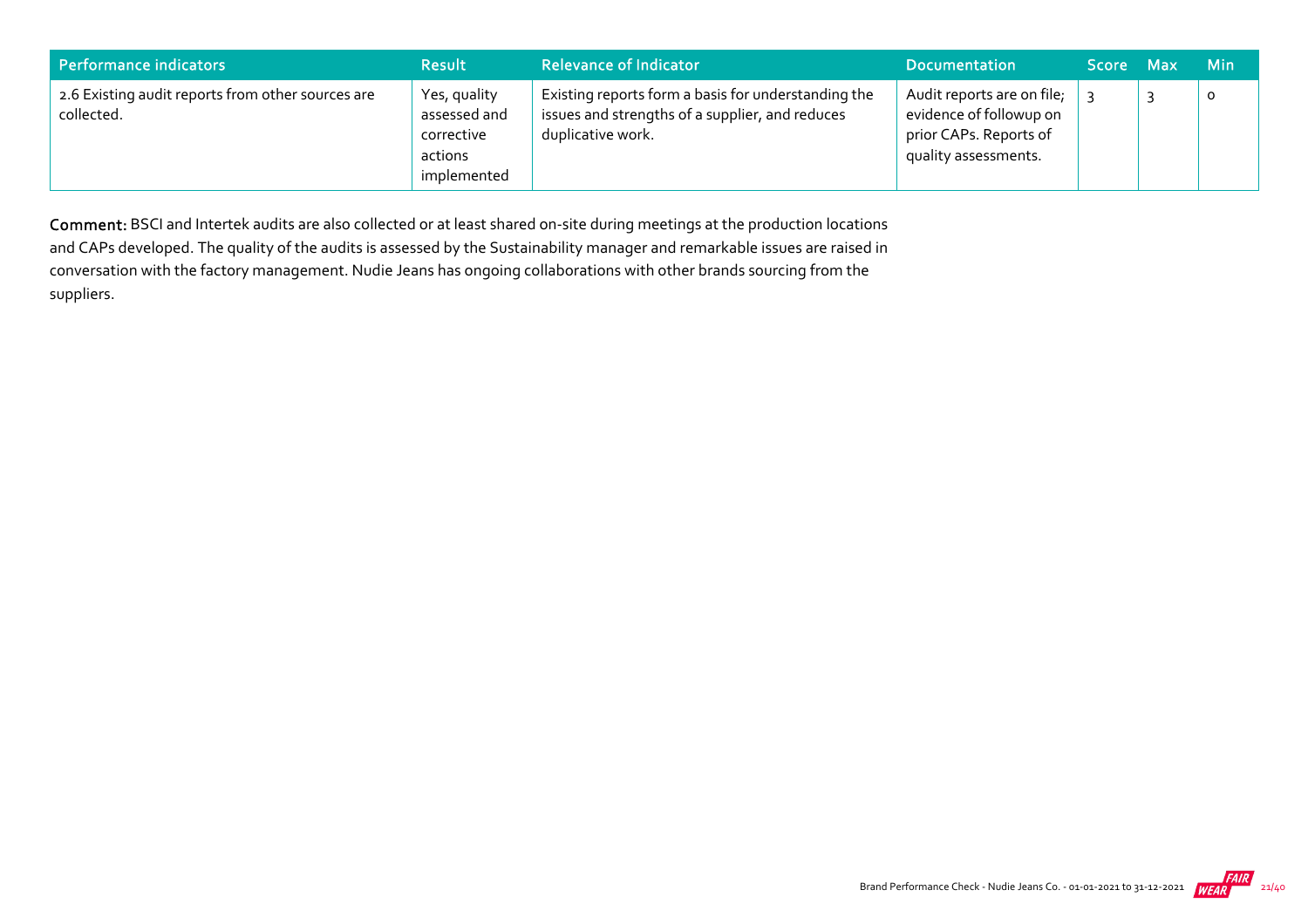| <b>Performance indicators</b>                                                                              | <b>Result</b>                                                    | <b>Relevance of Indicator</b>                                                                                                                                                                                                                                                                                                                                                                              | <b>Documentation</b>                                                                                                                                                                                                                                                               | Score | <b>Max</b> | <b>Min</b> |
|------------------------------------------------------------------------------------------------------------|------------------------------------------------------------------|------------------------------------------------------------------------------------------------------------------------------------------------------------------------------------------------------------------------------------------------------------------------------------------------------------------------------------------------------------------------------------------------------------|------------------------------------------------------------------------------------------------------------------------------------------------------------------------------------------------------------------------------------------------------------------------------------|-------|------------|------------|
| 2.7 Compliance with FWF risk policies.                                                                     | Advanced<br>result on all<br>relevant<br>policies                | Aside from regular monitoring and remediation<br>requirements under Fair Wear membership,<br>countries, specific areas within countries or specific<br>product groups may pose specific risks that require<br>additional steps to address and remediate those<br>risks. Fair Wear requires member companies to be<br>aware of those risks and implement policy<br>requirements as prescribed by Fair Wear. | Policy documents,<br>inspection reports,<br>evidence of cooperation<br>with other customers<br>sourcing at the same<br>factories, reports of<br>meetings with suppliers,<br>reports of additional<br>activities and/or<br>attendance lists as<br>mentioned in policy<br>documents. | 6     | 6          | $-2$       |
| Compliance with FWF enhanced monitoring<br>programme Bangladesh                                            | Policies are not<br>relevant to the<br>company's<br>supply chain |                                                                                                                                                                                                                                                                                                                                                                                                            |                                                                                                                                                                                                                                                                                    | N/A   | 6          | $-2$       |
| Compliance with FWF Myanmar policy                                                                         | Policies are not<br>relevant to the<br>company's<br>supply chain |                                                                                                                                                                                                                                                                                                                                                                                                            |                                                                                                                                                                                                                                                                                    | N/A   | 6          | $-2$       |
| Compliance with FWF guidance on abrasive blasting                                                          | Advanced                                                         |                                                                                                                                                                                                                                                                                                                                                                                                            |                                                                                                                                                                                                                                                                                    | 6     | 6          | $-2$       |
| Compliance with FWF guidance on risks related to<br>Turkish garment factories employing Syrian<br>refugees | Advanced                                                         |                                                                                                                                                                                                                                                                                                                                                                                                            |                                                                                                                                                                                                                                                                                    | 6     | 6          | $-2$       |
| Other risks specific to the member's supply chain<br>are addressed by its monitoring system                | Advanced                                                         |                                                                                                                                                                                                                                                                                                                                                                                                            |                                                                                                                                                                                                                                                                                    | 6     | 6          | $-2$       |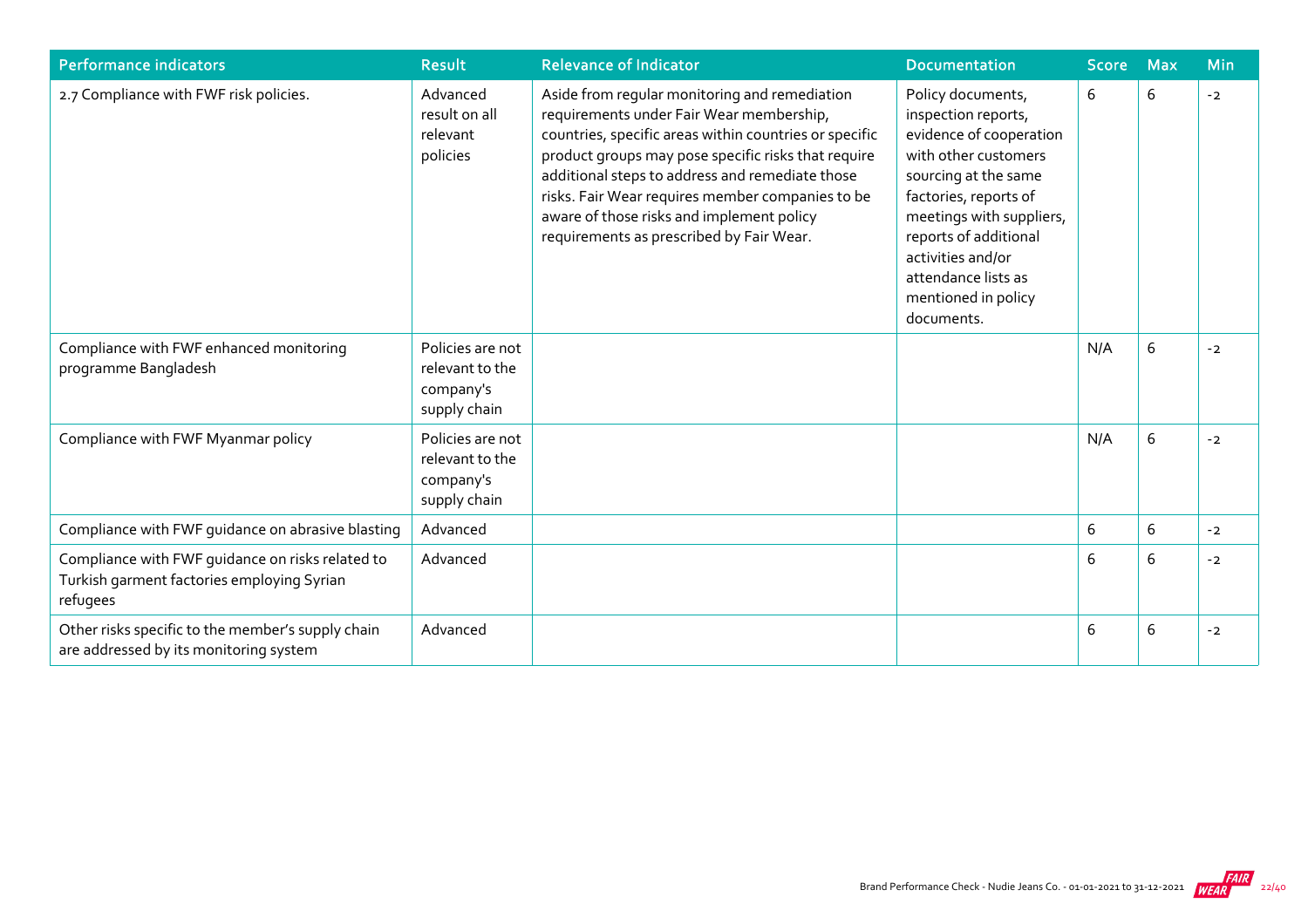Comment: Nudie Jeans sourced 4% of its FOB in Turkey in 2021. Nudie Jeans uses different sources to monitor risks. The risk assessment for Turkey have also been of great use during the year as the political situation has been unstable. Nudie Jeans shared the worker videos with the suppliers, and received photos that the workers watched the videos. Nudie Jeans joined the Sag Salim program in 2020, a program focused on vulnerable workers in the full supply chain, beyond tier 1. It uses social media to reach the workers and farmers and to educate them on their rights.

The suppliers haven't hired Syrian refugees, this was confirmed in the audit and reconfirmed by the local agent. The supplier explained that it is quite complicated to get a work permit for Syrians, so they prefer working with Turkish employees. The current employees are skilled, so they support them in order to keep them as employee. The local agent watched webinars of Fair Wear and received training.

India suffered from a lockdown for several weeks. Nudie Jeans held close contact throughout the year, but especially during the lockdown, discussing the specific needs per production location. Nudie Jeans supported two suppliers financially by paying vaccines. Suppliers received extra support to meet the standard of a living wage. During this lockdown, the workers stayed around and did not go back to their villages. This meant less turn‐over in comparison to last year. Nudie Jeans started to organise training for the workers. In general, Nudie Jeans monitors the situation in India to be up to date on the potential risks, via documentation and via input from the local staff.

The Tunisian suppliers didn't suffer from lockdowns in 2021 and the local staff was able to visit the suppliers. Nudie Jeans monitors the issues in Tunisia closely ‐ especially the issue of short term contract among the workers. Nudie Jeans monitors the ratio of the short term and long term contract. In 2021, the percentage of permanent contracts increased a bit. According to the supplier, the workers prefer short term contracts, as that gives them flexibility to work at other places in low season. This was double checked by the sustainability staff of the factory. The BSCI audits also didn't find an issue on contracting. The suppliers acted actively on COVID‐19 restrictions with distancing, health and safety measure etc. and included extra costs in the garment price. The production flow was stable throughout the year, so the supplier did not need extra financial support. As staff did not always work on full capacity due to COVID‐19, Nudie Jeans offered flexible delivery planning.

In Portugal, the suppliers suffered from a third and fourth wave of COVID‐19. There was no lockdown, but a lot of workers stayed home to take care of the children. At the same time, the suppliers received more orders from new brands who wanted to source in Europe. This caused high peaks in the summer season. Nudie Jeans was very flexible on planning, to ensure the workers did not need to work overtime for its production. The supplier had change of staff and did not have a sustainability colleague in place for some time. The supplier also had new owners, who have sustainability high on its agenda. The subcontractors of the main suppliers do not always have the same level of sustainability. Nudie Jeans and the new owner of the supplier gave it priority to make sure their level meets the same requirements.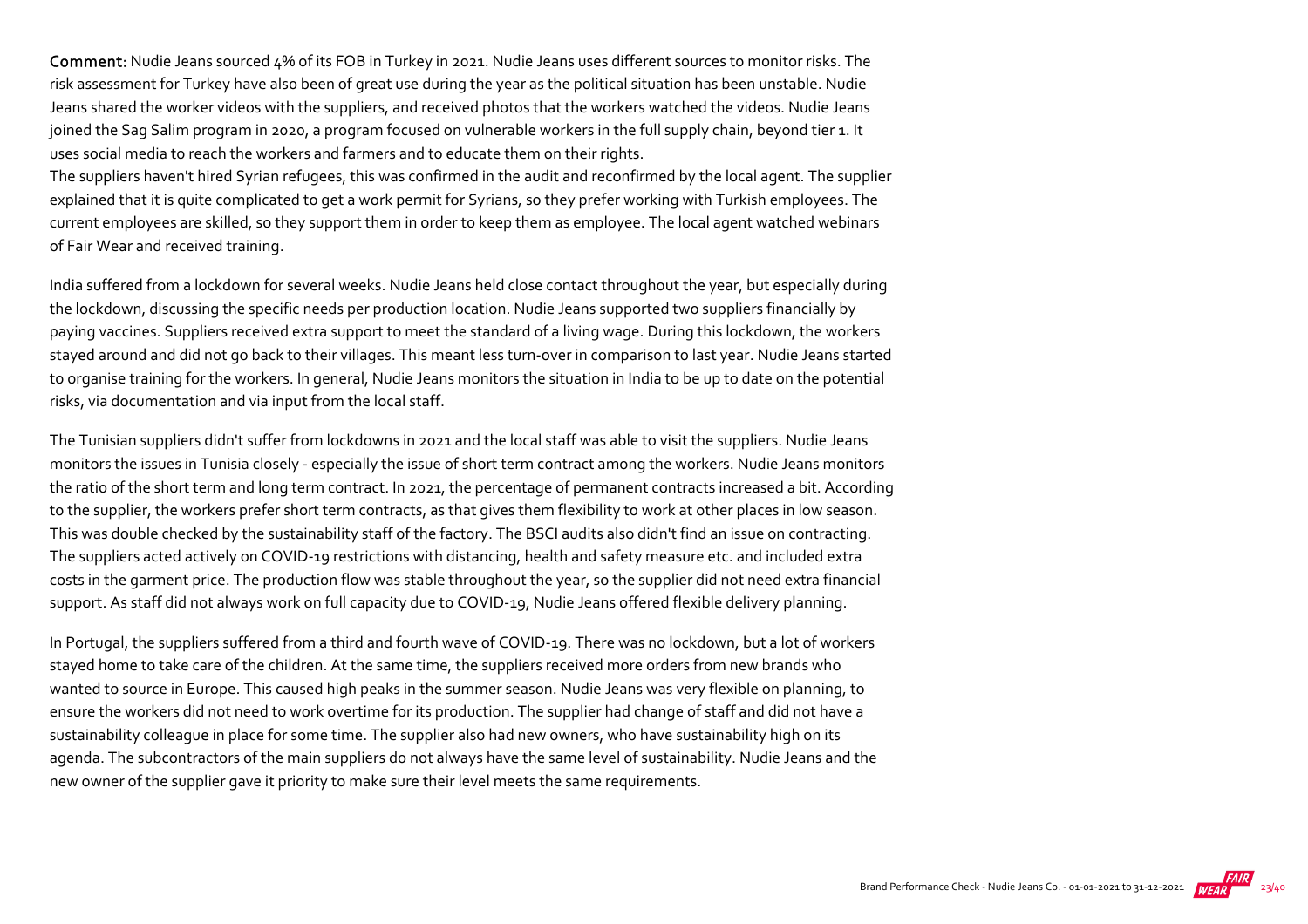Nudie Jeans does not source in Bangladesh or Myanmar and sandblasting is forbidden as per Nudie Jeans' policy which is included in the brand's Code of Conduct that factories have to comply with.

| Performance indicators                                                                                                   | <b>Result</b>         | <b>Relevance of Indicator</b>                                                                                                                                                                                                                       | <b>Documentation</b>                                             | Score Max |                | <b>Min</b> |
|--------------------------------------------------------------------------------------------------------------------------|-----------------------|-----------------------------------------------------------------------------------------------------------------------------------------------------------------------------------------------------------------------------------------------------|------------------------------------------------------------------|-----------|----------------|------------|
| 2.8 Member company cooperates with other FWF<br>member companies in resolving corrective actions<br>at shared suppliers. | Active<br>cooperation | Cooperation between customers increases leverage<br>and chances of successful outcomes. Cooperation<br>also reduces the chances of a factory having to<br>conduct multiple Corrective Action Plans about the<br>same issue with multiple customers. | Shared CAPs, evidence<br>of cooperation with<br>other customers. |           | $\overline{2}$ | -1         |

Comment: Nudie Jeans always works together with other Fair Wear members when sourcing from the same supplier. Nudie Jeans often takes the lead. In 2021, Nudie Jeans shared suppliers in Turkey, Tunisia, and India. It also shared a few subcontractors in Portugal. Nudie Jeans participated actively in the Living Wage project with three other Fair Wear member brands. Nudie Jeans has made the decision in 2021 to recruit a colleague who will have more time and resources available. This new colleague has started in 2022.

| Performance indicators                                                                                        | <b>Result</b> | <b>Relevance of Indicator</b>                                                                                                                                                                                                                                                                    | <b>Documentation</b>                                                                                                                                          | Score Max | <b>Min</b> |
|---------------------------------------------------------------------------------------------------------------|---------------|--------------------------------------------------------------------------------------------------------------------------------------------------------------------------------------------------------------------------------------------------------------------------------------------------|---------------------------------------------------------------------------------------------------------------------------------------------------------------|-----------|------------|
| 2.9 Percentage of production volume where<br>monitoring requirements for low-risk countries are<br>fulfilled. | 100%          | Low-risk countries are determined by the presence<br>and proper functioning of institutions which can<br>quarantee compliance with national and<br>international standards and laws. Fair Wear has<br>defined minimum monitoring requirements for<br>production locations in low-risk countries. | Documentation of visits,<br>notification of suppliers<br>of Fair Wear<br>membership; posting of<br>worker information<br>sheets, completed<br>questionnaires. |           | $\circ$    |

#### Member undertakes additional activities to monitor suppliers.: Yes (1)

Comment: Nudie Jeans applies the same period of three years to organise audits at suppliers in low-risk countries. When Nudie Jeans wants to follow up on issues earlier than three years, the brand will organise an audit in between to check on the status.

Due to COVID-19, Nudie Jean's staff was not allowed to travel in 2021 as well. Local agents could travel within their country to visit the different locations. Nudie Jeans set up regular meetings with them on how to best monitor the supplier in times of COVID‐ 19.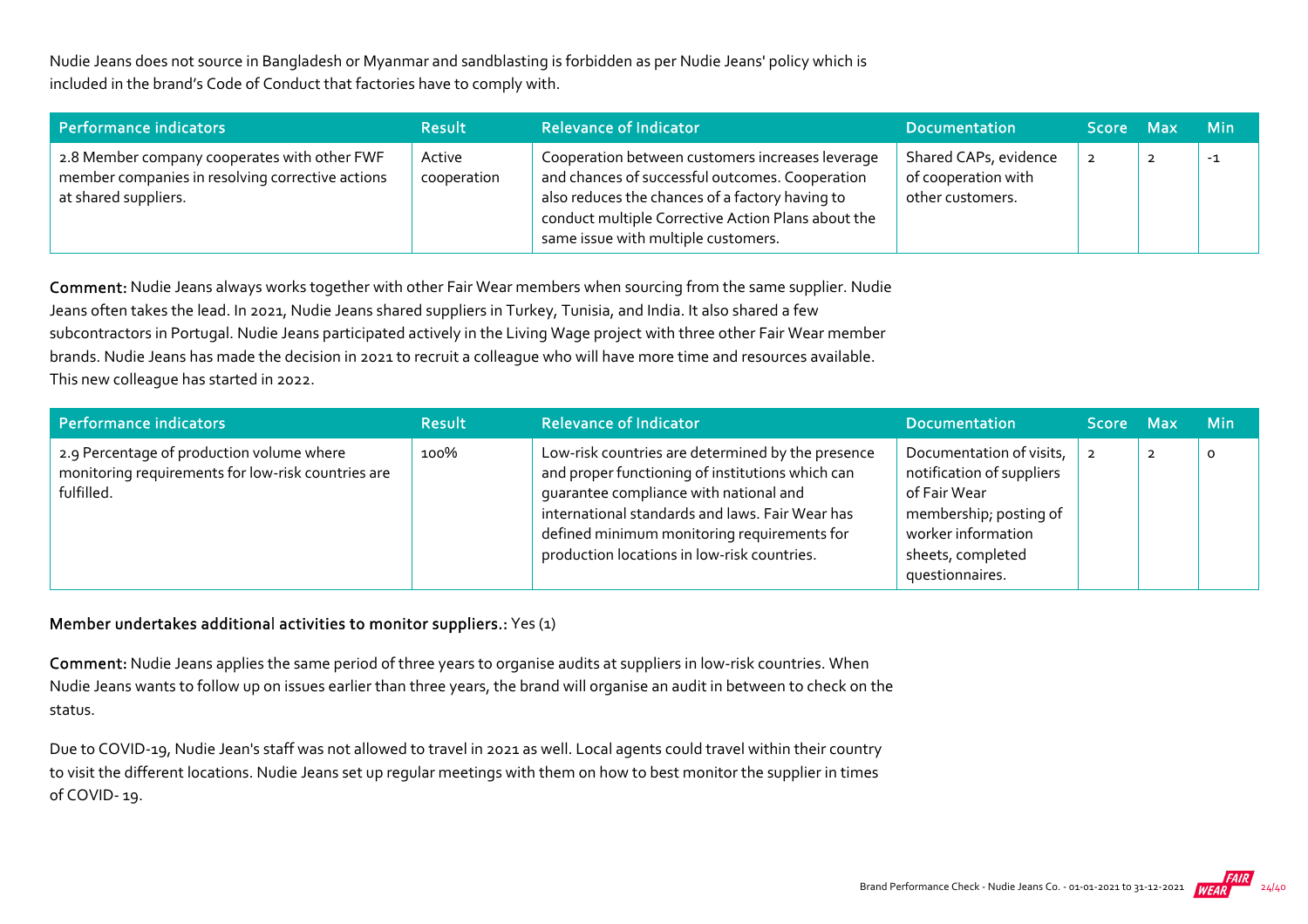| Performance indicators                                                                                                                                                         | <b>Result</b> | <b>Relevance of Indicator</b>                                                                                                                                                            | <b>Documentation</b>                                                                               | Score Max | <b>Min</b> |
|--------------------------------------------------------------------------------------------------------------------------------------------------------------------------------|---------------|------------------------------------------------------------------------------------------------------------------------------------------------------------------------------------------|----------------------------------------------------------------------------------------------------|-----------|------------|
| 2.10 Extra bonus indicator: in case FWF member<br>company conducts full audits at tail-end production<br>locations (when the minimum required monitoring<br>threshold is met). | Yes           | Fair Wear encourages its members to monitor 100%<br>of its production locations and rewards those<br>members who conduct full audits above the<br>minimum required monitoring threshold. | <b>Production location</b><br>information as provided<br>to Fair Wear and recent<br>Audit Reports. | ∠         |            |

Comment: Nudie Jeans does not make a distinction between tail‐end suppliers and main suppliers. Ten audits were organised in 2021, of which seven were in the tail end of the production.

| Performance indicators                                                                                           | <b>Result</b>                | <b>Relevance of Indicator</b>                                                                                                                                                                                                                    | <b>Documentation</b>           | Score Max | <b>Min</b> |
|------------------------------------------------------------------------------------------------------------------|------------------------------|--------------------------------------------------------------------------------------------------------------------------------------------------------------------------------------------------------------------------------------------------|--------------------------------|-----------|------------|
| 2.11 Questionnaire is sent and information is<br>collected from external brands resold by the<br>member company. | No external<br>brands resold | Fair Wear believes it is important for affiliates that<br>have a retail/wholesale arm to at least know if the<br>brands they resell are members of Fair Wear or a<br>similar organisation, and in which countries those<br>brands produce goods. | Questionnaires are on<br>file. | N/A       |            |

| Performance indicators                                                                                                              | <b>Result</b>                | <b>Relevance of Indicator</b>                                                                                                                                                                                                            | <b>Documentation</b>                                                                                                                                                     | Score Max | <b>Min</b> |
|-------------------------------------------------------------------------------------------------------------------------------------|------------------------------|------------------------------------------------------------------------------------------------------------------------------------------------------------------------------------------------------------------------------------------|--------------------------------------------------------------------------------------------------------------------------------------------------------------------------|-----------|------------|
| 2.12 External brands resold by member companies<br>that are members of another credible initiative (% of<br>external sales volume). | No external<br>brands resold | Fair Wear believes members who resell products<br>should be rewarded for choosing to sell external<br>brands who also take their supply chain<br>responsibilities seriously and are open about in<br>which countries they produce goods. | External production data<br>in Fair Wear's<br>information<br>management system.<br>Documentation of sales<br>volumes of products<br>made by Fair Wear or<br>FLA members. | N/A       | $\circ$    |

| Performance indicators                                                     | <b>Result</b> | <b>Relevance of Indicator</b>                                                                                                                                                                  | <b>Documentation</b>                                        | <b>Score</b> | - Max | - Min |
|----------------------------------------------------------------------------|---------------|------------------------------------------------------------------------------------------------------------------------------------------------------------------------------------------------|-------------------------------------------------------------|--------------|-------|-------|
| 2.13 Questionnaire is sent and information is<br>collected from licensees. | No licensees  | Fair Wear believes it is important for member<br>companies to know if the licensee is committed to<br>the implementation of the same labour standards<br>and has a monitoring system in place. | Questionnaires are on<br>file. Contracts with<br>licensees. | N/A          |       | 0     |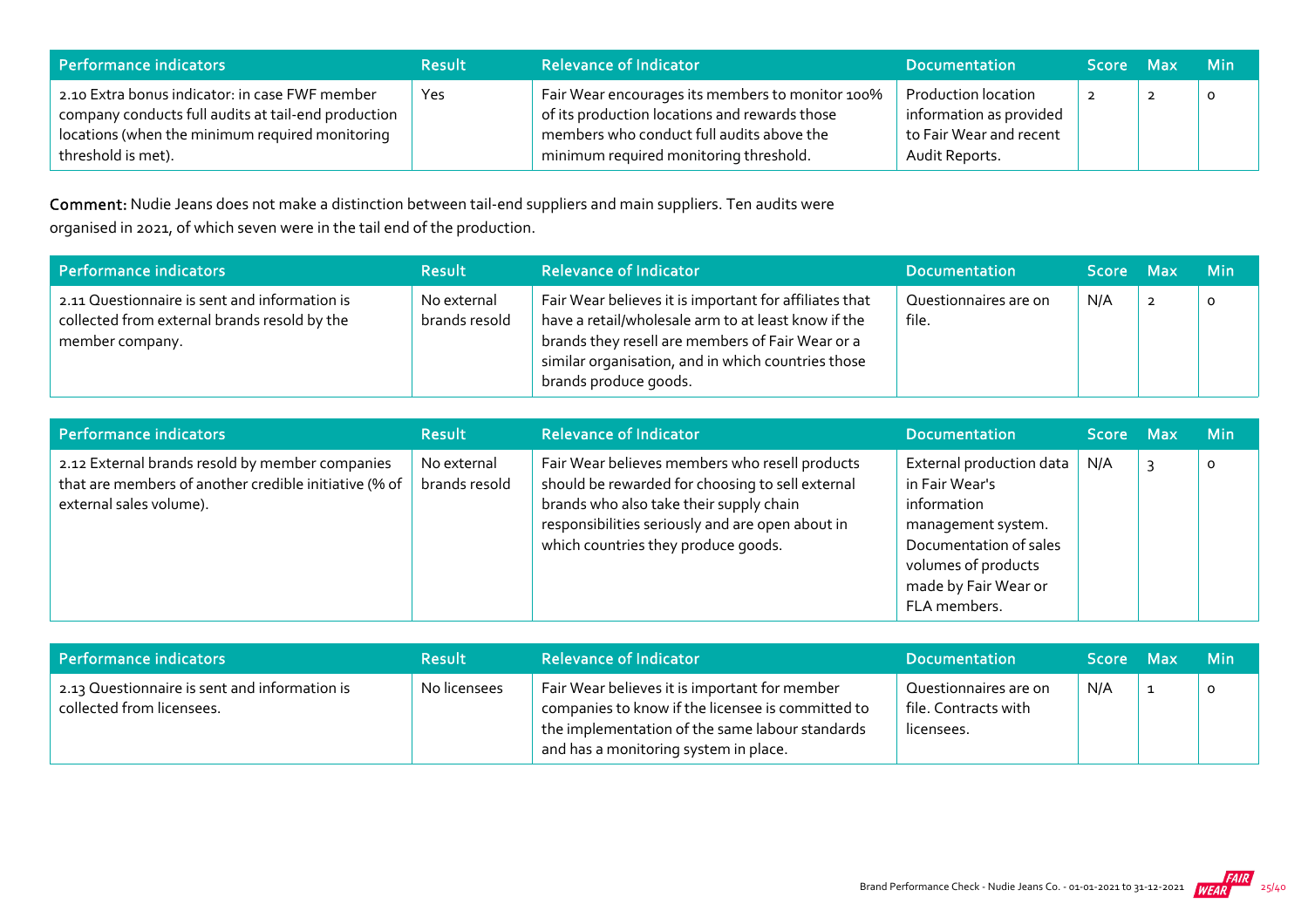# Monitoring and Remediation

Possible Points: 26

Earned Points: 26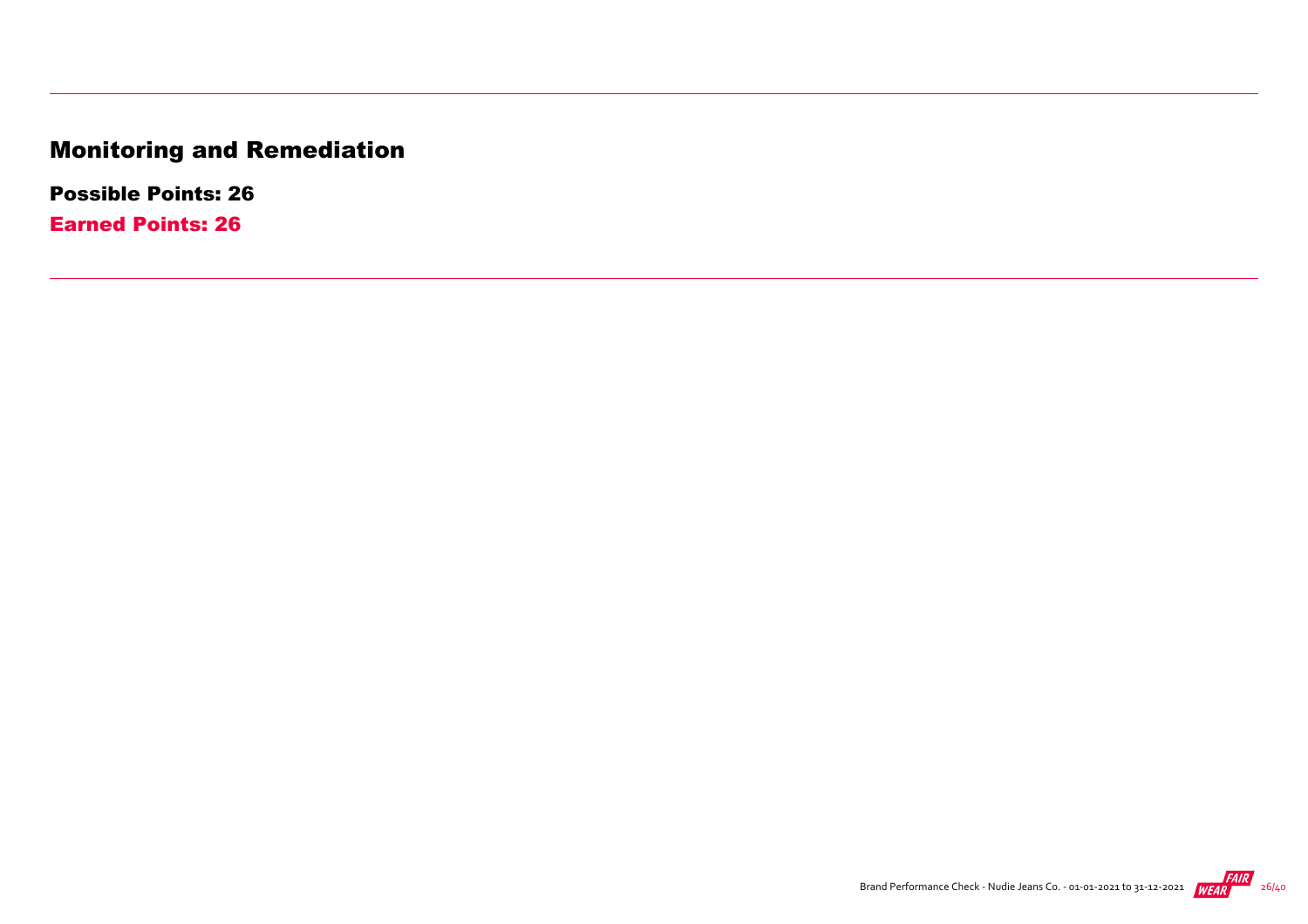## 3. Complaints Handling

| <b>Basic measurements</b>                                 | <b>Result</b> | <b>Comments</b>                                                                                                                                                        |
|-----------------------------------------------------------|---------------|------------------------------------------------------------------------------------------------------------------------------------------------------------------------|
| Number of worker complaints received since last check.    |               | At this point, FWF considers a high number of complaints<br>as a positive indicator, as it shows that workers are aware<br>of and making use of the complaints system. |
| Number of worker complaints in process of being resolved. |               |                                                                                                                                                                        |
| Number of worker complaints resolved since last check.    |               |                                                                                                                                                                        |

| Performance indicators                                                       | <b>Result</b> | <b>Relevance of Indicator</b>                                                                                    | <b>Documentation</b>                                                              | Score Max | <b>Min</b> |
|------------------------------------------------------------------------------|---------------|------------------------------------------------------------------------------------------------------------------|-----------------------------------------------------------------------------------|-----------|------------|
| 3.1 A specific employee has been designated to<br>address worker complaints. | Yes           | Followup is a serious part of Fair Wear membership,<br>and cannot be successfully managed on an ad-hoc<br>basis. | Manuals, emails, etc.,<br>demonstrating who the<br>designated staff person<br>15. |           | $-1$       |

Comment: The Sustainability manager who is responsible for Nudie Jeans' overall sustainability work is also the designated contact point for the social aspects and addressing worker complaints. At the end of 2021, Nudie Jeans hired a human rights and social impact manager who will be responsible for the follow-up of the complaints.

| Performance indicators                                                                                          | <b>Result</b> | <b>Relevance of Indicator</b>                                                                                                                                                                                                                                                             | <b>Documentation</b>                                                                                 | Score Max      | <b>Min</b> |
|-----------------------------------------------------------------------------------------------------------------|---------------|-------------------------------------------------------------------------------------------------------------------------------------------------------------------------------------------------------------------------------------------------------------------------------------------|------------------------------------------------------------------------------------------------------|----------------|------------|
| 3.2 Member company has informed factory<br>management and workers about the FWF CoLP and<br>complaints hotline. | Yes           | Informing both management and workers about the<br>Fair Wear Code of Labour Practices and complaints<br>hotline is a first step in alerting workers to their<br>rights. The Worker Information Sheet is a tool to do<br>this and should be visibly posted at all production<br>locations. | Photos by company<br>staff, audit reports,<br>checklists from<br>production location<br>visits, etc. | $\overline{2}$ | $-2$       |

Comment: Nudie Jeans checks whether the Fair Wear Code of Labour Practices is posted at all locations. In 2021, the local agents confirmed the visibility of the posters and complaints helpline.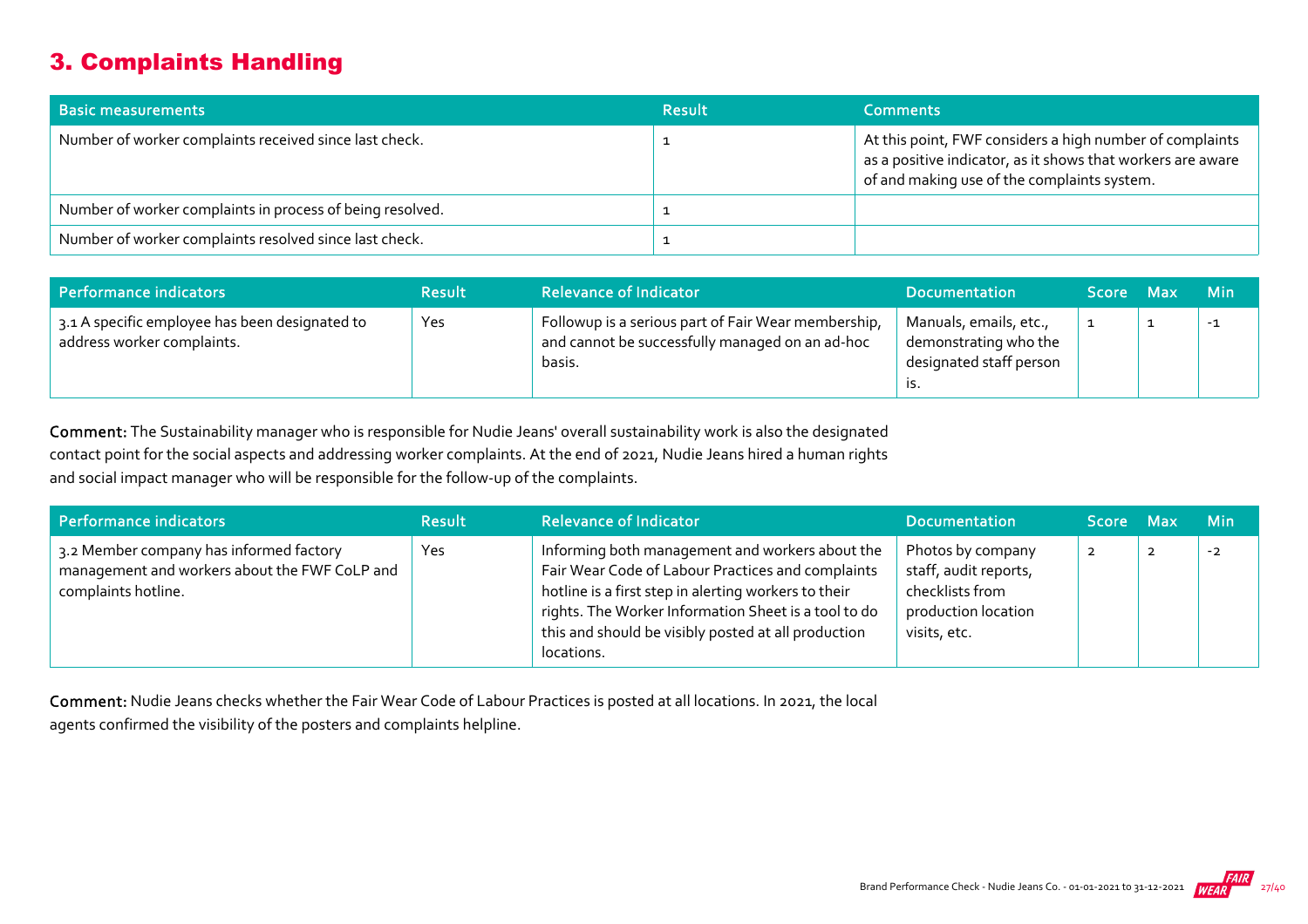| <b>Performance indicators</b>                                                                                  | <b>Result</b>                                                       | <b>Relevance of Indicator</b>                                                                                                                                                                                                          | <b>Documentation</b>                                                                                                                                                                                     | Score Max |   | <b>Min</b> |
|----------------------------------------------------------------------------------------------------------------|---------------------------------------------------------------------|----------------------------------------------------------------------------------------------------------------------------------------------------------------------------------------------------------------------------------------|----------------------------------------------------------------------------------------------------------------------------------------------------------------------------------------------------------|-----------|---|------------|
| 3.3 Degree to which member company has actively<br>raised awareness of the FWF CoLP and complaints<br>hotline. | All production in<br>low-risk<br>countries/training<br>not possible | After informing workers and management of the<br>Fair Wear CoLP and the complaints hotline,<br>additional awareness raising and training is<br>needed to ensure sustainable improvements and<br>structural worker-management dialogue. | Training reports, Fair<br>Wear's data on factories<br>enrolled in the WEP<br>basic module. For<br>alternative training<br>activities: curriculum,<br>training content,<br>participation and<br>outcomes. | N/A       | 6 | $\circ$    |

Comment: Because of COVID-19 restrictions in 2021 that limited the possibility to conduct training, this indicator is considered not applicable in this check. Still, Nudie Jeans organised awareness training in Turkey and Tunisia. Nudie Jeans also sent the videos, which were created for workers coming back at the factory, to the suppliers in India and Turkey.

| Performance indicators                                                                                                            | <b>Result</b>                        | <b>Relevance of Indicator</b>                                                                                                                                                       | <b>Documentation</b>                                                                                               | Score Max |   | <b>Min</b> |
|-----------------------------------------------------------------------------------------------------------------------------------|--------------------------------------|-------------------------------------------------------------------------------------------------------------------------------------------------------------------------------------|--------------------------------------------------------------------------------------------------------------------|-----------|---|------------|
| 3.4 All complaints received from production location<br>workers are addressed in accordance with the FWF<br>Complaints Procedure. | $Yes +$<br>Preventive<br>steps taken | Providing access to remedy when problems arise is a<br>key element of responsible supply chain<br>management. Member company involvement is<br>often essential to resolving issues. | Documentation that<br>member company has<br>completed all required<br>steps in the complaints<br>handling process. |           | O | $-2$       |

Comment: Nudie Jeans has a process in place when receiving a complaint: immediately after receiving the complaint, Nudie Jeans will set up a meeting with its staff and, if applicable, with other Fair Wear members, to discuss how to handle the complaint and divide the roles. Nudie Jeans informs the supplier without disclosing sensitive details. A CAP is set up and Nudie Jeans follows the progress. Depending on the complaint, Nudie Jeans will visit the supplier accompanied by an external consultant or a Fair Wear audit team member. In certain cases, Nudie Jeans will involve the local production team or an NGO to collaborate.

In 2021, Nudie Jeans received one complaint in Turkey. The complaint was about possible informal employment of daily workers. After investigation, it became clear that the daily workers are registered. The local team of Fair Wear decided that it was not a valid complaint, so the complaint was closed with the consent of the worker. Nudie Jeans is involved in a project in Turkey to mitigate the risks of informal employment, hence identifying the root causes of this complaint.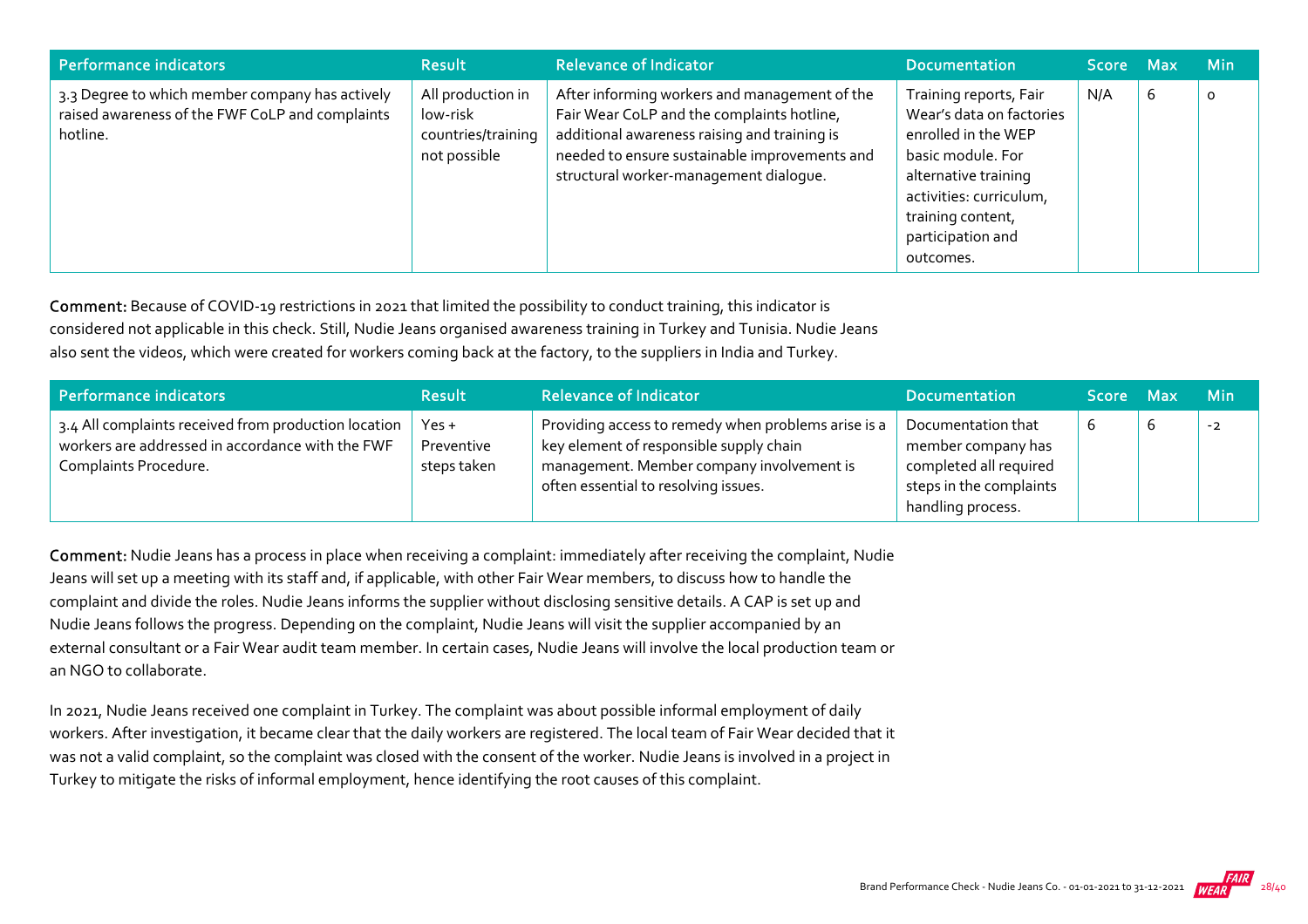| Performance indicators                                                                       | <b>Result</b>         | <b>Relevance of Indicator</b>                                                                                                                                                                             | <b>Documentation</b>                                                                  | Score Max |   | – Min   |
|----------------------------------------------------------------------------------------------|-----------------------|-----------------------------------------------------------------------------------------------------------------------------------------------------------------------------------------------------------|---------------------------------------------------------------------------------------|-----------|---|---------|
| 3.5 Cooperation with other customers in addressing<br>worker complaints at shared suppliers. | Active<br>cooperation | Because most production locations supply several<br>customers with products, involvement of other<br>customers by the Fair Wear member company can<br>be critical in resolving a complaint at a supplier. | Documentation of joint<br>efforts, e.g. emails,<br>sharing of complaint<br>data, etc. |           | ∠ | $\circ$ |

Comment: Nudie Jeans works closely with other Fair Wear members to solve the complaints and tackle the root causes of complaints.

## Complaints Handling

#### Possible Points: 11

Earned Points: 11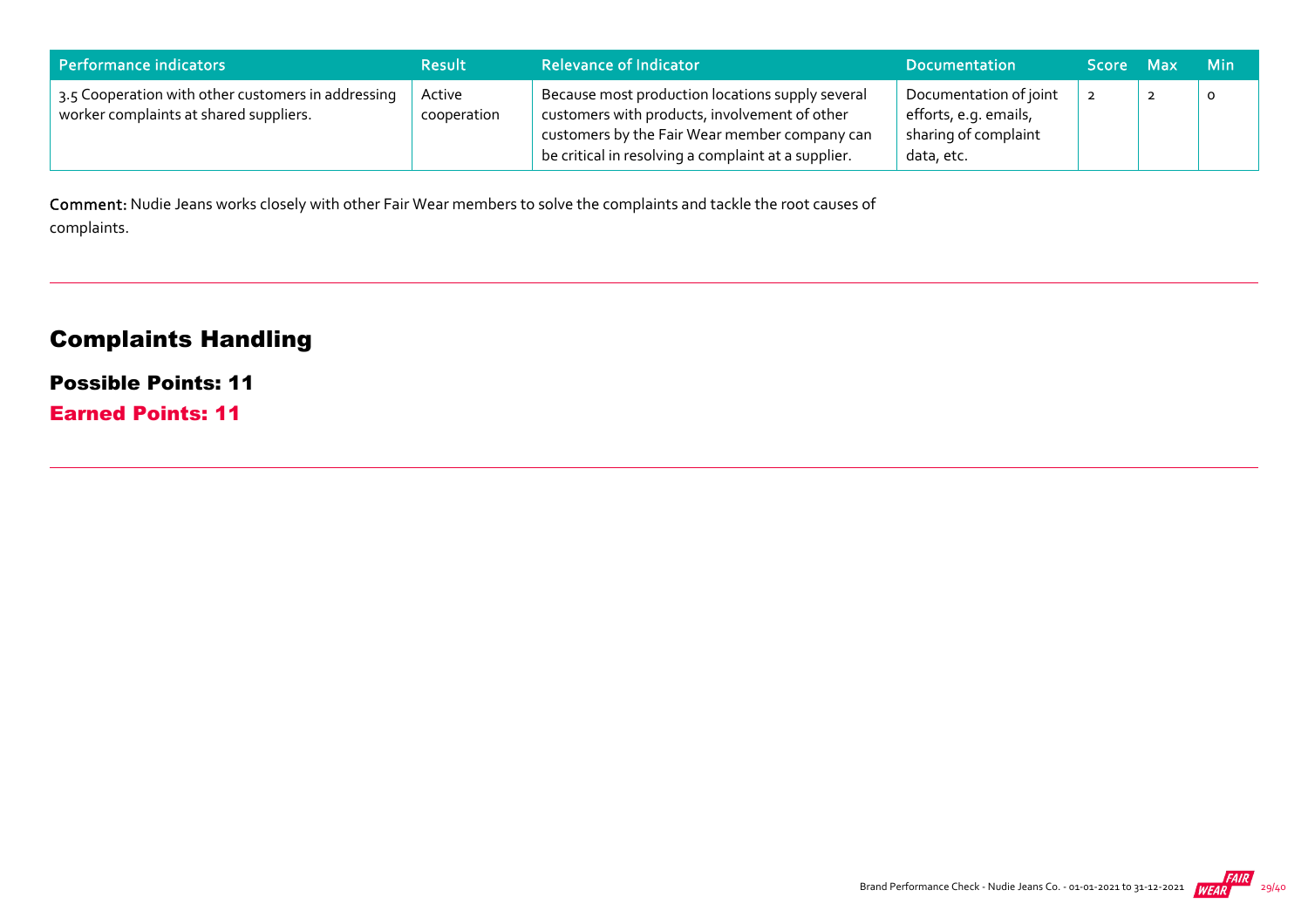## 4. Training and Capacity Building

| Performance indicators                                               | <b>Result</b> | <b>Relevance of Indicator</b>                                                                                                                                                                                                            | <b>Documentation</b>                                     | Score Max | <b>Min</b> |
|----------------------------------------------------------------------|---------------|------------------------------------------------------------------------------------------------------------------------------------------------------------------------------------------------------------------------------------------|----------------------------------------------------------|-----------|------------|
| 4.1 All staff at member company are made aware of<br>FWF membership. | <b>Yes</b>    | Preventing and remediating problems often requires<br>the involvement of many different departments;<br>making all staff aware of Fair Wear membership<br>requirements helps to support cross-departmental<br>collaboration when needed. | Emails, trainings,<br>presentation,<br>newsletters, etc. |           | O          |

Comment: The staff of Nudie Jeans has been continuously updated on progress and relevant information in meetings as well as through its information portal. A monthly sustainability newsletter is sent to all staff. Nudie Jeans educated the sales staff in the shops about its sustainability efforts and about the transparency tool, which was launched in December 2020 (see indicator 6.2). This tool has been useful in showing the full supply chain and informing the consumers.

| Performance indicators                                                              | <b>Result</b> | <b>Relevance of Indicator</b>                                                                                                                                                           | <b>Documentation</b>                                                                         | Score Max | <b>Min</b> |
|-------------------------------------------------------------------------------------|---------------|-----------------------------------------------------------------------------------------------------------------------------------------------------------------------------------------|----------------------------------------------------------------------------------------------|-----------|------------|
| 4.2 All staff in direct contact with suppliers are<br>informed of FWF requirements. | Yes           | Sourcing, purchasing and CSR staff at a minimum<br>should possess the knowledge necessary to<br>implement Fair Wear requirements and advocate for<br>change within their organisations. | Fair Wear Seminars or<br>equivalent trainings<br>provided; presentations,<br>curricula, etc. |           | $-1$       |

Comment: During the year all departments add their findings and data to an overview of how each supplier performs. The sustainability, supply chain, and product development department have regular evaluations of suppliers with the input from all departments, where they discuss the performance. The sustainability manager is responsible for bringing up critical issues related to working conditions or health and safety risks that might affect the production.

| Performance indicators                                                                    | <b>Result</b>                  | <b>Relevance of Indicator</b>                                                                                                                                                                     | <b>Documentation</b>                                                                 | Score Max | ⊟ Min |
|-------------------------------------------------------------------------------------------|--------------------------------|---------------------------------------------------------------------------------------------------------------------------------------------------------------------------------------------------|--------------------------------------------------------------------------------------|-----------|-------|
| 4.3 All sourcing contractors/agents are informed<br>about FWF's Code of Labour Practices. | Yes + actively<br>support COLP | Agents have the potential to either support or<br>disrupt CoLP implementation. It is the responsibility<br>of member company to ensure agents actively<br>support the implementation of the CoLP. | Correspondence with<br>agents, trainings for<br>agents, Fair Wear audit<br>findings. |           | 0     |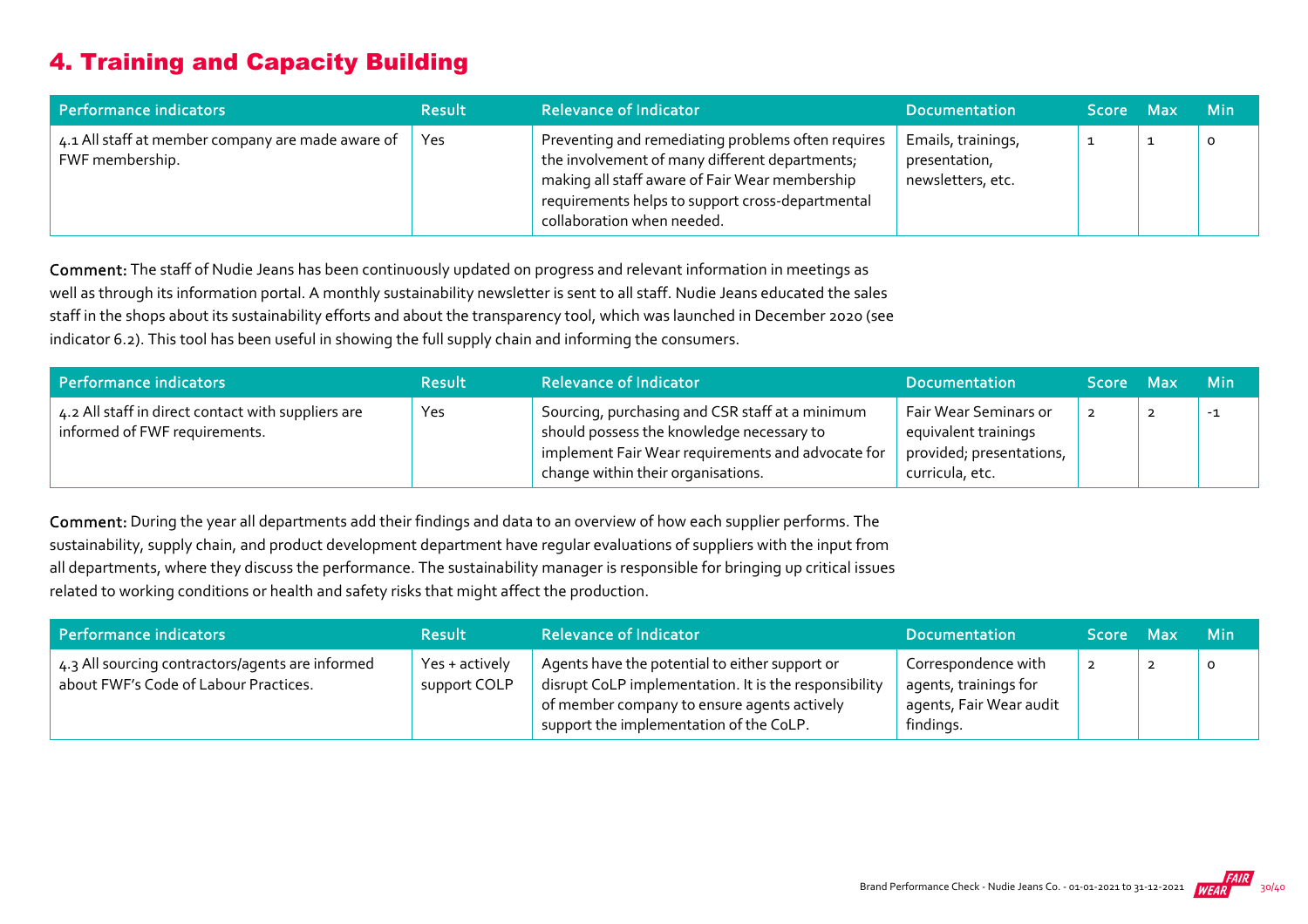Comment: Nudie Jeans collaborates with local agents who support quality control and production planning. They also actively contribute to the implementation of the Fair Wear Code of Labour Practices. These agents are responsible for explaining the questionnaire in the local language and are involved in CAP follow-up. The agents work for Nudie Jeans for a long time, so they know the requirements of Fair Wear and are committed to ensuring good quality.

In 2021, Nudie Jeans staff were still not allowed to travel. The local agents were the eyes on the ground. The sustainability manager had regular contact with all agents to be updated on the conditions on the ground, besides sharing the monthly newsletter with all relevant information.

| Performance indicators                                                                                                | <b>Result</b>                                                       | <b>Relevance of Indicator</b>                                                                                                                                                                                                                                                           | <b>Documentation</b>                                                                                                                                                                                    | Score Max |   | <b>Min</b> |
|-----------------------------------------------------------------------------------------------------------------------|---------------------------------------------------------------------|-----------------------------------------------------------------------------------------------------------------------------------------------------------------------------------------------------------------------------------------------------------------------------------------|---------------------------------------------------------------------------------------------------------------------------------------------------------------------------------------------------------|-----------|---|------------|
| 4.4 Factory participation in training programmes<br>that support transformative processes related to<br>human rights. | All production in<br>low-risk<br>countries/training<br>not possible | Complex human rights issues such as freedom of<br>association or gender-based violence require more<br>in-depth trainings that support factory-level<br>transformative processes. Fair Wear has<br>developed several modules, however, other<br>(member-led) programmes may also count. | Training reports, Fair<br>Wear's data on factories<br>enrolled in training<br>programmes. For<br>alternative training<br>activities: curriculum,<br>training content,<br>participation and<br>outcomes. | N/A       | 6 | $\circ$    |

Comment: Because of travel restrictions in 2021 that limited the possibility to conduct training, this indicator is not applicable in 2021. Nudie Jeans did organise two training on social dialogue in Turkey and a violence and anti‐harassment training in India.

| Performance indicators                                                       | <b>Result</b>        | <b>Relevance of Indicator</b>                                                                                                                         | <b>Documentation</b>                                                                                                                                                                           | Score Maxi     |                | <b>Min</b> |
|------------------------------------------------------------------------------|----------------------|-------------------------------------------------------------------------------------------------------------------------------------------------------|------------------------------------------------------------------------------------------------------------------------------------------------------------------------------------------------|----------------|----------------|------------|
| 4.5 Degree to which member company follows up<br>after a training programme. | Active follow-<br>Up | After factory-level training programmes,<br>complementary activities such as remediation and<br>changes on brand level will achieve a lasting impact. | Documentation of<br>discussions with factory<br>management and<br>worker representatives,<br>minutes of regular<br>worker-management<br>dialogue meetings or<br>anti-harassment<br>committees. | $\overline{2}$ | $\overline{2}$ | 0          |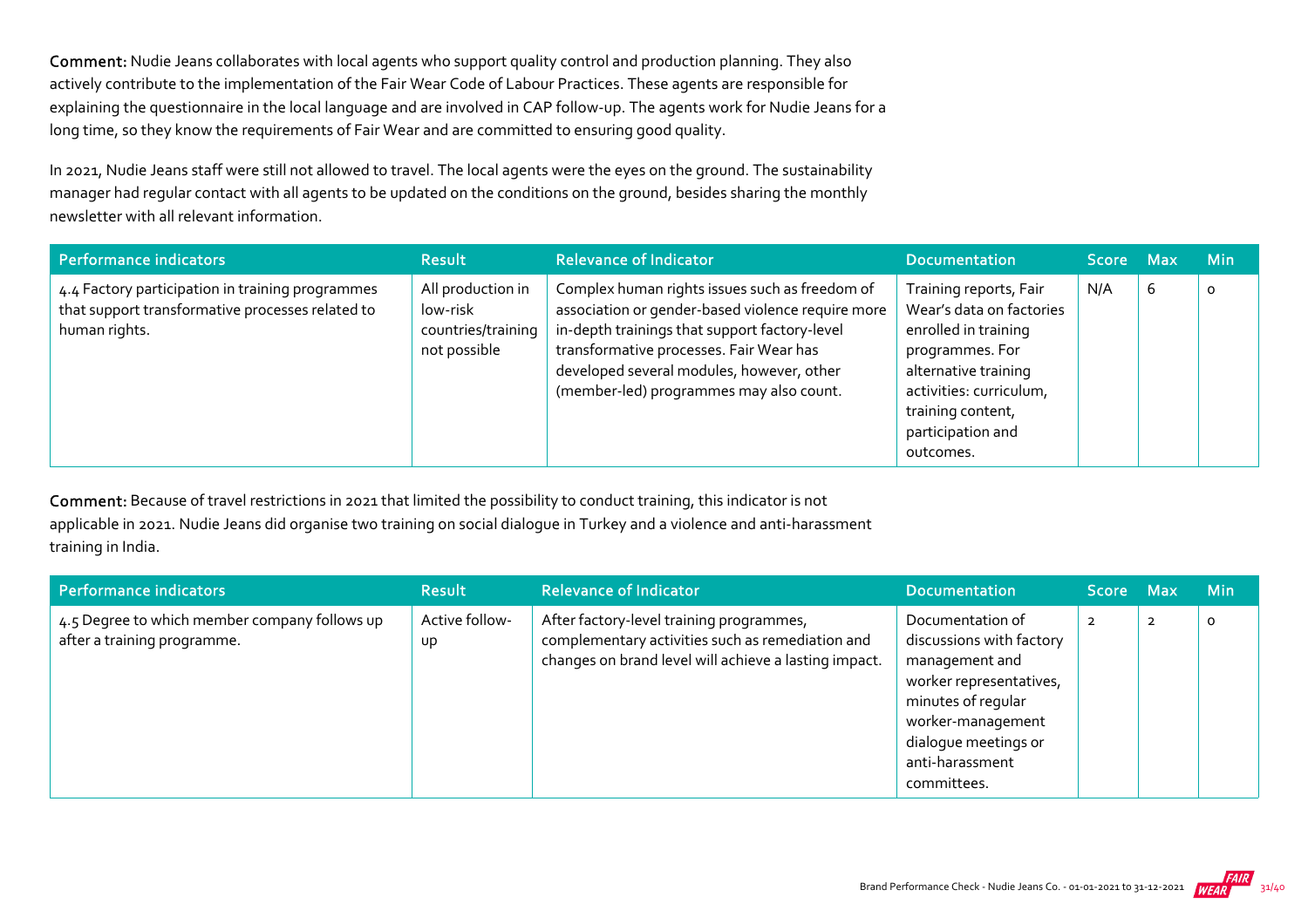Comment: Nudie Jeans sets up peer‐to‐peer learning between workers.

In India, a lot of workers left in 2020 because of the lockdown caused by COVID‐19. In 2021, Nudie Jeans set up peer‐peer training for the new workers, but it was difficult to follow up on.

In Turkey, Nudie Jeans followed up on training with other brands sourcing from the same supplier. Nudie Jeans noticed that after the training, the worker representative was more actively involved.

#### Training and Capacity Building

Possible Points: 7

Earned Points: 7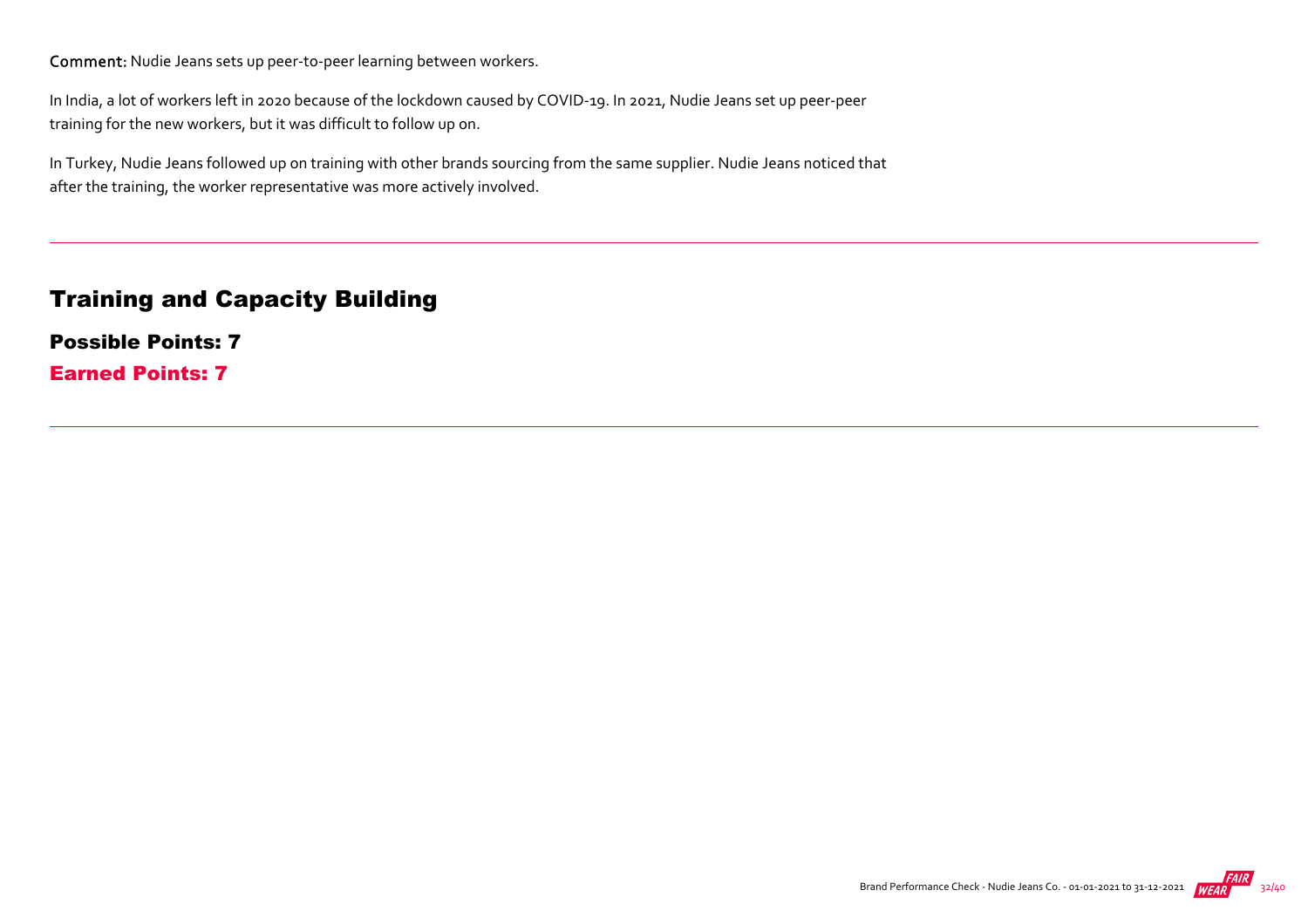## 5. Information Management

| Performance indicators                                       | <b>Result</b> | <b>Relevance of Indicator</b>                                                                                     | <b>Documentation</b>                                                                                                                                                                                                          | Score Max |   | <b>Min</b> |
|--------------------------------------------------------------|---------------|-------------------------------------------------------------------------------------------------------------------|-------------------------------------------------------------------------------------------------------------------------------------------------------------------------------------------------------------------------------|-----------|---|------------|
| 5.1 Level of effort to identify all production<br>locations. | Advanced      | Any improvements to supply chains require member<br>companies to first know all of their production<br>locations. | Supplier information<br>provided by member<br>company. Financial<br>records of previous<br>financial year.<br>Documented efforts by<br>member company to<br>update supplier<br>information from its<br>monitoring activities. | 6         | 6 | $-2$       |

Comment: Nudie Jeans has an ongoing monitoring system in place. All suppliers have to fill in a file to document all steps of the production. Nudie Jeans verifies when being on‐site, or via its local agents. Nudie Jeans double checks all the input with the factory management. Nudie Jeans shows full transparency of its production cycle on the website.

In collaboration with its suppliers, Nudie Jeans knows two seasons in advance which production locations will make which products. Nudie Jeans knows the capacity of each production location, the volume of the production, and the types of machines they use. By double‐checking all these data, Nudie Jeans has a full overview of its production locations.

| Performance indicators                                                                                                              | <b>Result</b> | <b>Relevance of Indicator</b>                                                                                                                                                       | <b>Documentation</b>                                                                                                                   | Score Max | <b>Min</b> |
|-------------------------------------------------------------------------------------------------------------------------------------|---------------|-------------------------------------------------------------------------------------------------------------------------------------------------------------------------------------|----------------------------------------------------------------------------------------------------------------------------------------|-----------|------------|
| 5.2 CSR and other relevant staff actively share<br>information with each other about working<br>conditions at production locations. | Yes           | CSR, purchasing and other staff who interact with<br>suppliers need to be able to share information in<br>order to establish a coherent and effective strategy<br>for improvements. | Internal information<br>system; status CAPs,<br>reports of meetings of<br>purchasing/CSR;<br>systematic way of<br>storing information. |           | $-1$       |

Comment: Nudie Jeans uses an information portal that is accessible to all colleagues. All colleagues keep each other updated via this system, which is used during meetings to discuss these updates.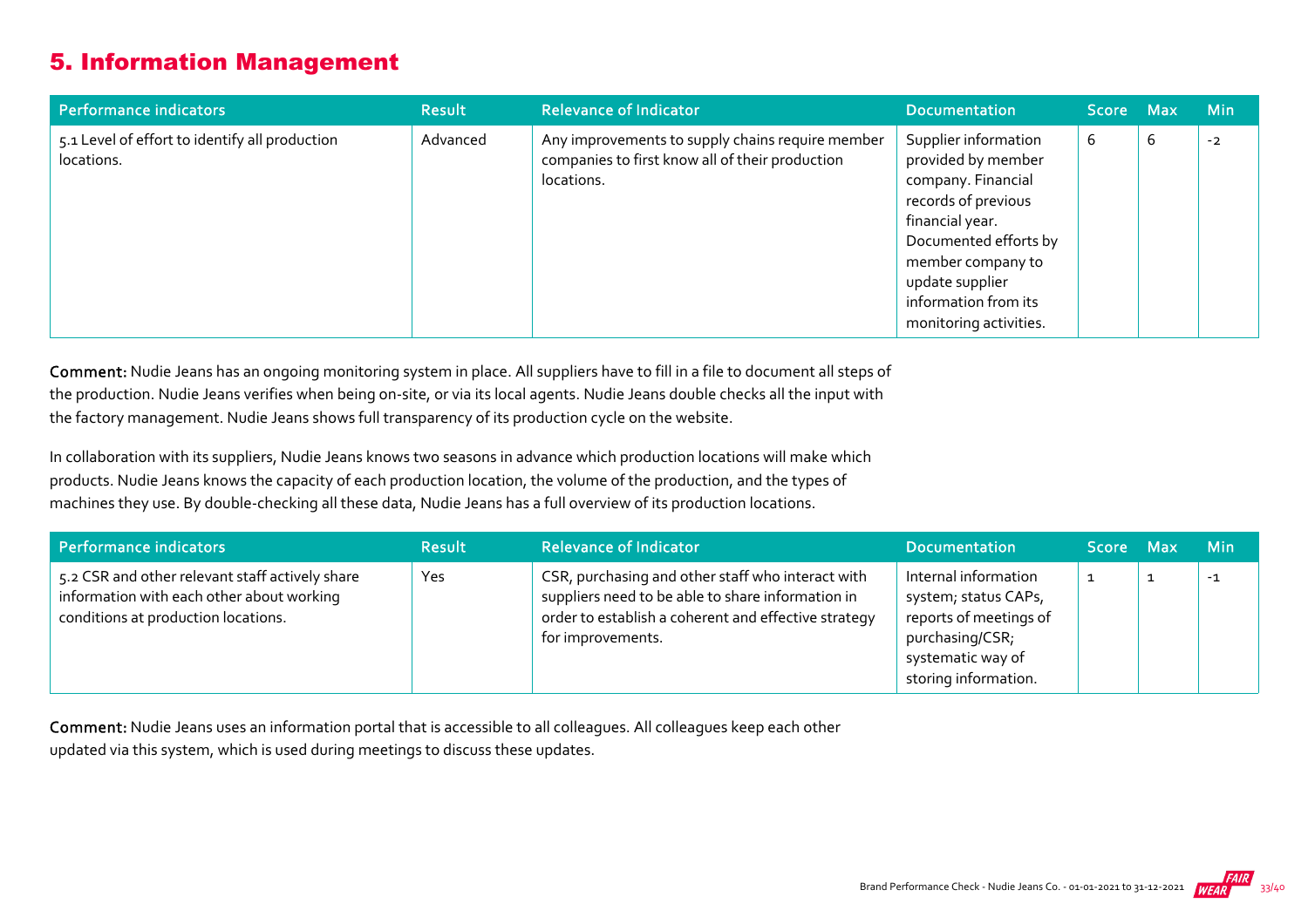# Information Management

Possible Points: 7

Earned Points: 7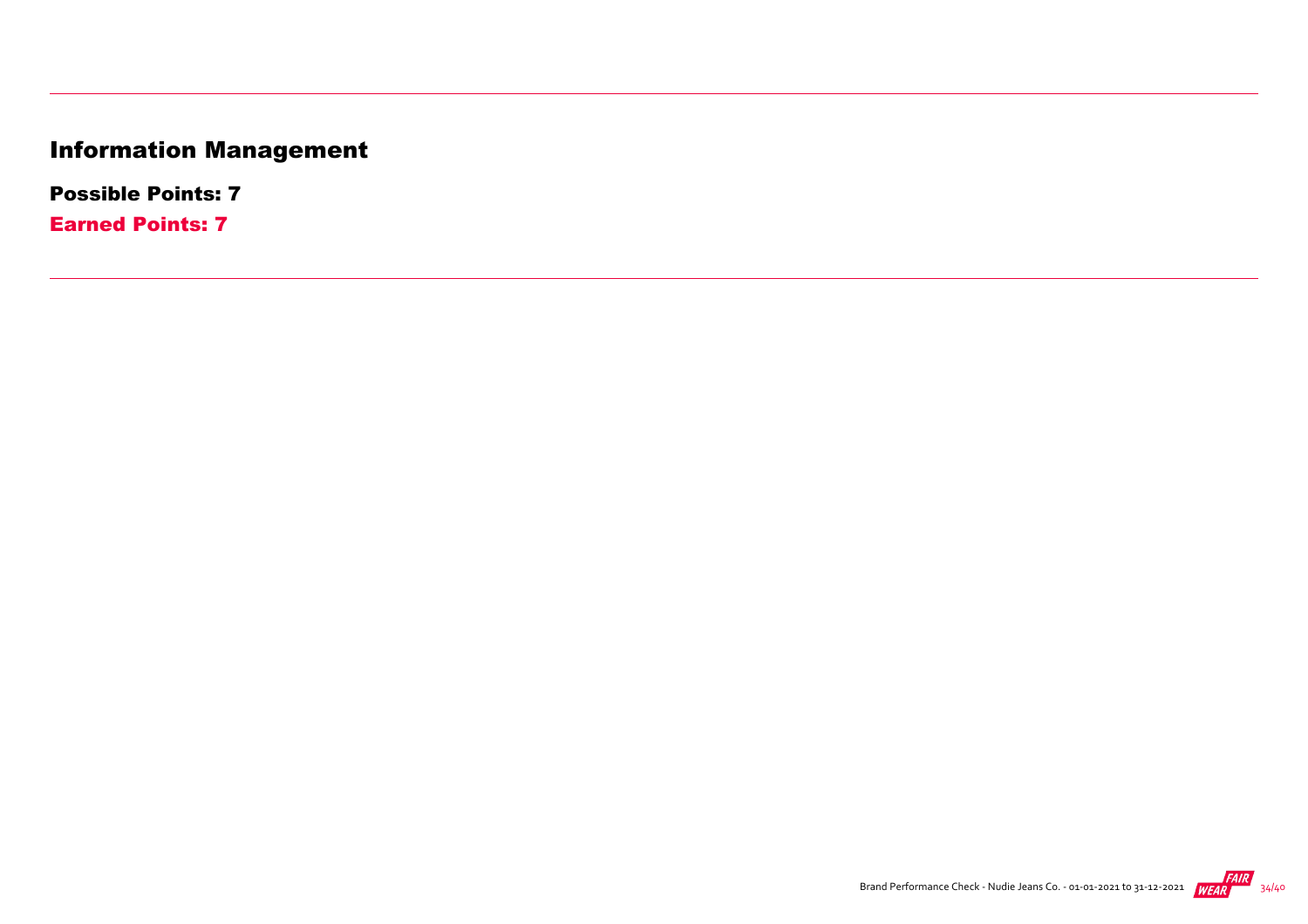## 6. Transparency

| Performance indicators                                                            | <b>Result</b>                                                                                | <b>Relevance of Indicator</b>                                                                                                                                                                                                                                                                                                                   | <b>Documentation</b>                                                                                                                        | Score Max | <b>Min</b> |
|-----------------------------------------------------------------------------------|----------------------------------------------------------------------------------------------|-------------------------------------------------------------------------------------------------------------------------------------------------------------------------------------------------------------------------------------------------------------------------------------------------------------------------------------------------|---------------------------------------------------------------------------------------------------------------------------------------------|-----------|------------|
| 6.1 Degree of member company compliance with<br><b>FWF Communications Policy.</b> | Minimum<br>communications<br>requirements<br>are met AND no<br>significant<br>problems found | Fair Wear's communications policy exists to ensure<br>transparency for consumers and stakeholders, and<br>to ensure that member communications about Fair<br>Wear are accurate. Members will be held<br>accountable for their own communications as well<br>as the communications behaviour of 3rd-party<br>retailers, resellers and customers. | Fair Wear membership<br>is communicated on<br>member's website;<br>other communications<br>in line with Fair Wear<br>communications policy. |           | -3         |

Comment: Nudie Jeans communicates about Fair Wear through the company website. That apart they use social media (Twitter, Facebook, and Instagram) to redirect consumers and other stakeholders to sustainability‐related content on their website and to communicate about Fair Wear membership.

| Performance indicators                                          | <b>Result</b>                                   | <b>Relevance of Indicator</b>                                                                                                     | <b>Documentation</b>                                                                                                                             | Score Max | <b>Min</b> |
|-----------------------------------------------------------------|-------------------------------------------------|-----------------------------------------------------------------------------------------------------------------------------------|--------------------------------------------------------------------------------------------------------------------------------------------------|-----------|------------|
| 6.2 Member company engages in advanced<br>reporting activities. | Supplier list is<br>disclosed to<br>the public. | Good reporting by members helps to ensure the<br>transparency of Fair Wear's work and shares best<br>practices with the industry. | Member company<br>publishes one or more of<br>the following on their<br>website: Brand<br>Performance Check,<br>Audit Reports, Supplier<br>List. | 2         | $\circ$    |

Comment: Nudie Jeans has a transparency tool on its website, showing supply chain data per product, and a production guide with more detailed information.

Nudie Jeans listed its main suppliers in the Open Apparel Registry.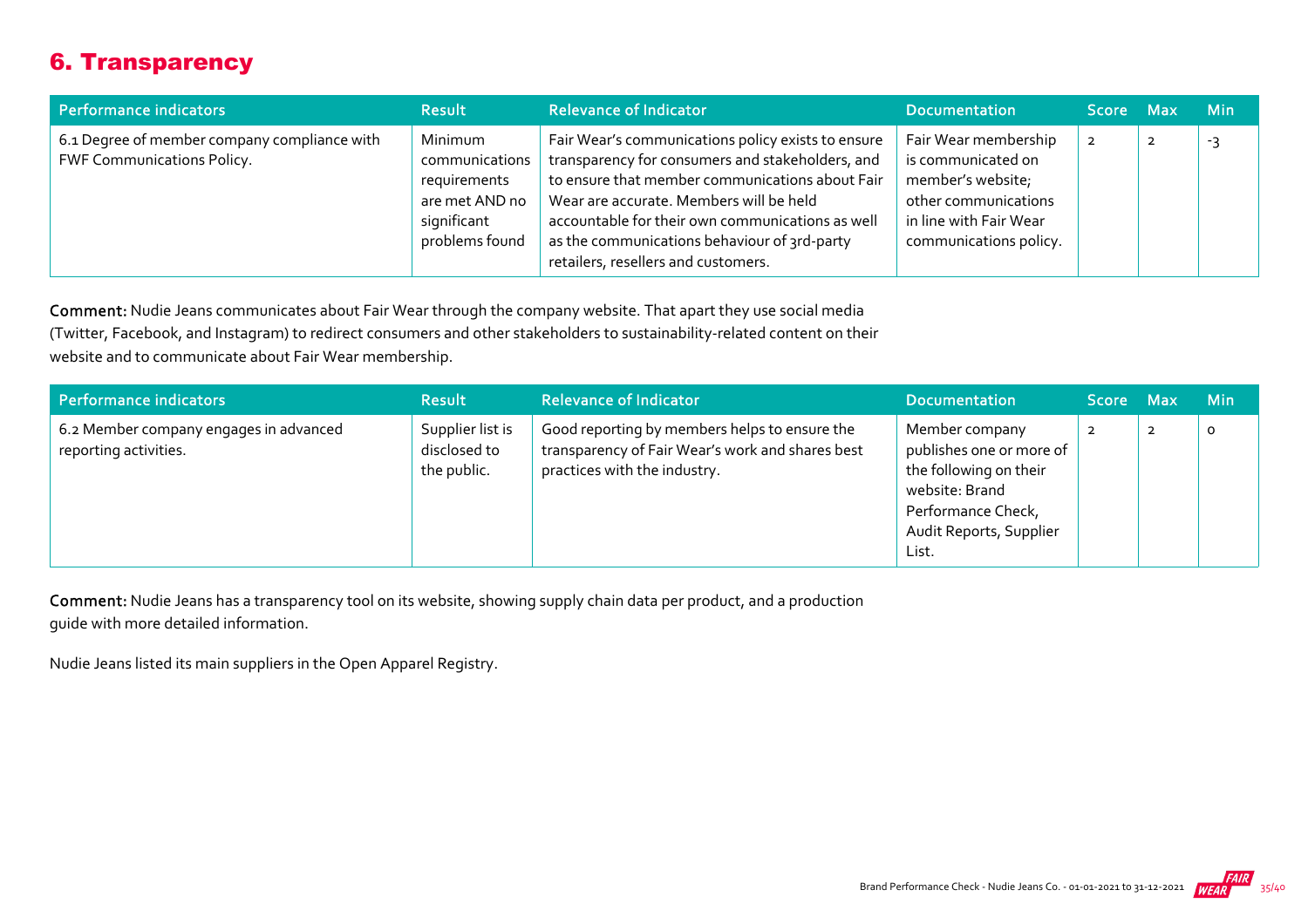| Performance indicators                                                                 | <b>Result</b>                                                                                      | <b>Relevance of Indicator</b>                                                                                                                                                                                                                           | <b>Documentation</b>                                                       | Score Max      | <b>Min</b> |
|----------------------------------------------------------------------------------------|----------------------------------------------------------------------------------------------------|---------------------------------------------------------------------------------------------------------------------------------------------------------------------------------------------------------------------------------------------------------|----------------------------------------------------------------------------|----------------|------------|
| 6.3 Social Report is submitted to FWF and is<br>published on member company's website. | Complete and<br>accurate report<br>submitted to<br>FWF AND<br>published on<br>member's<br>website. | The social report is an important tool for members to<br>transparently share their efforts with stakeholders.<br>Member companies should not make any claims in<br>their social report that do not correspond with Fair<br>Wear's communication policy. | Social report that is in<br>line with Fair Wear's<br>communication policy. | $\overline{2}$ | $-1$       |

## **Transparency**

#### Possible Points: 6

Earned Points: 6

#### Additional comments on Transparency :

Nudie Jeans is featured in the Ethical Fashion Report and rated at level A.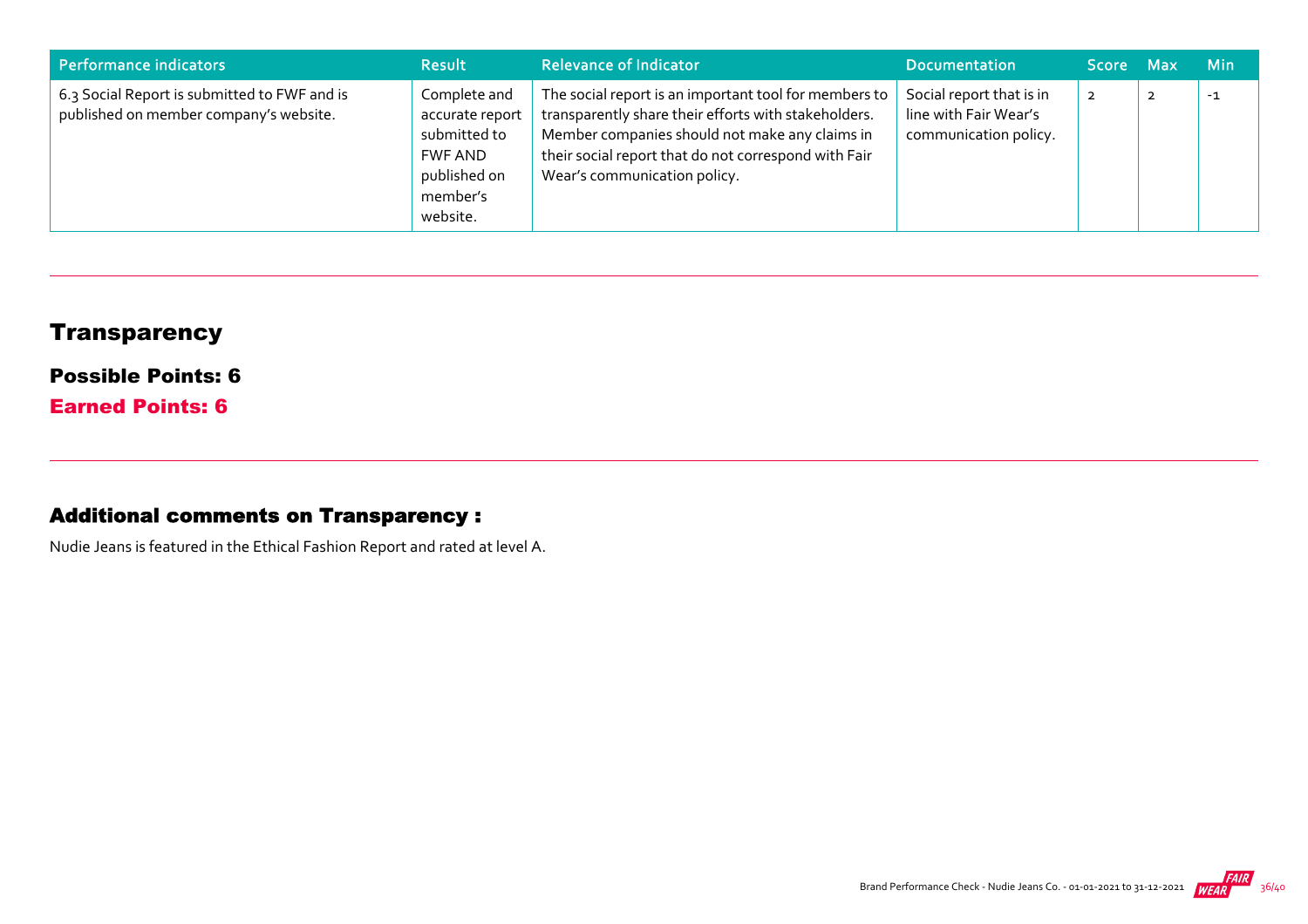## 7. Evaluation

| Performance indicators                                                                                                           | <b>Result</b> | <b>Relevance of Indicator</b>                                                                                                         | <b>Documentation</b>                                       | <b>Score</b> | <b>Max</b> | - Min   |
|----------------------------------------------------------------------------------------------------------------------------------|---------------|---------------------------------------------------------------------------------------------------------------------------------------|------------------------------------------------------------|--------------|------------|---------|
| $\frac{1}{2}$ 7.1 Systemic annual evaluation of FWF membership $\frac{1}{2}$<br>is conducted with involvement of top management. | Yes           | An annual evaluation involving top management<br>ensures that Fair Wear policies are integrated into<br>the structure of the company. | Meeting minutes, verbal<br>reporting, Powerpoints,<br>etc. |              | 2          | $\circ$ |

Comment: In 2021, the management group started to define a new strategy. Sustainability is one of the core elements of the new strategy. The CEO and sustainability manager have evaluated Fair Wear's membership, and since Fair Wear will be moving to a proactive due diligence approach, which suits Nudie Jeans and its ambitions, they have decided to remain a member.

| Performance indicators                                                                                                           | <b>Result</b>                                                           | <b>Relevance of Indicator</b>                                                                                                                                                                                                               | <b>Documentation</b>                                                                                                                          | Score Max | <b>Min</b> |
|----------------------------------------------------------------------------------------------------------------------------------|-------------------------------------------------------------------------|---------------------------------------------------------------------------------------------------------------------------------------------------------------------------------------------------------------------------------------------|-----------------------------------------------------------------------------------------------------------------------------------------------|-----------|------------|
| 7.2 Level of action/progress made on required<br>changes from previous Brand Performance Check<br>implemented by member company. | N <sub>o</sub><br>requirements<br>were included<br>in previous<br>Check | In each Brand Performance Check report, Fair Wear<br>may include requirements for changes to<br>management practices. Progress on achieving these<br>requirements is an important part of Fair Wear<br>membership and its process approach. | Member company<br>should show<br>documentation related<br>to the specific<br>requirements made in<br>the previous Brand<br>Performance Check. | N/A       | $-2$       |

#### Evaluation

#### Possible Points: 2

Earned Points: 2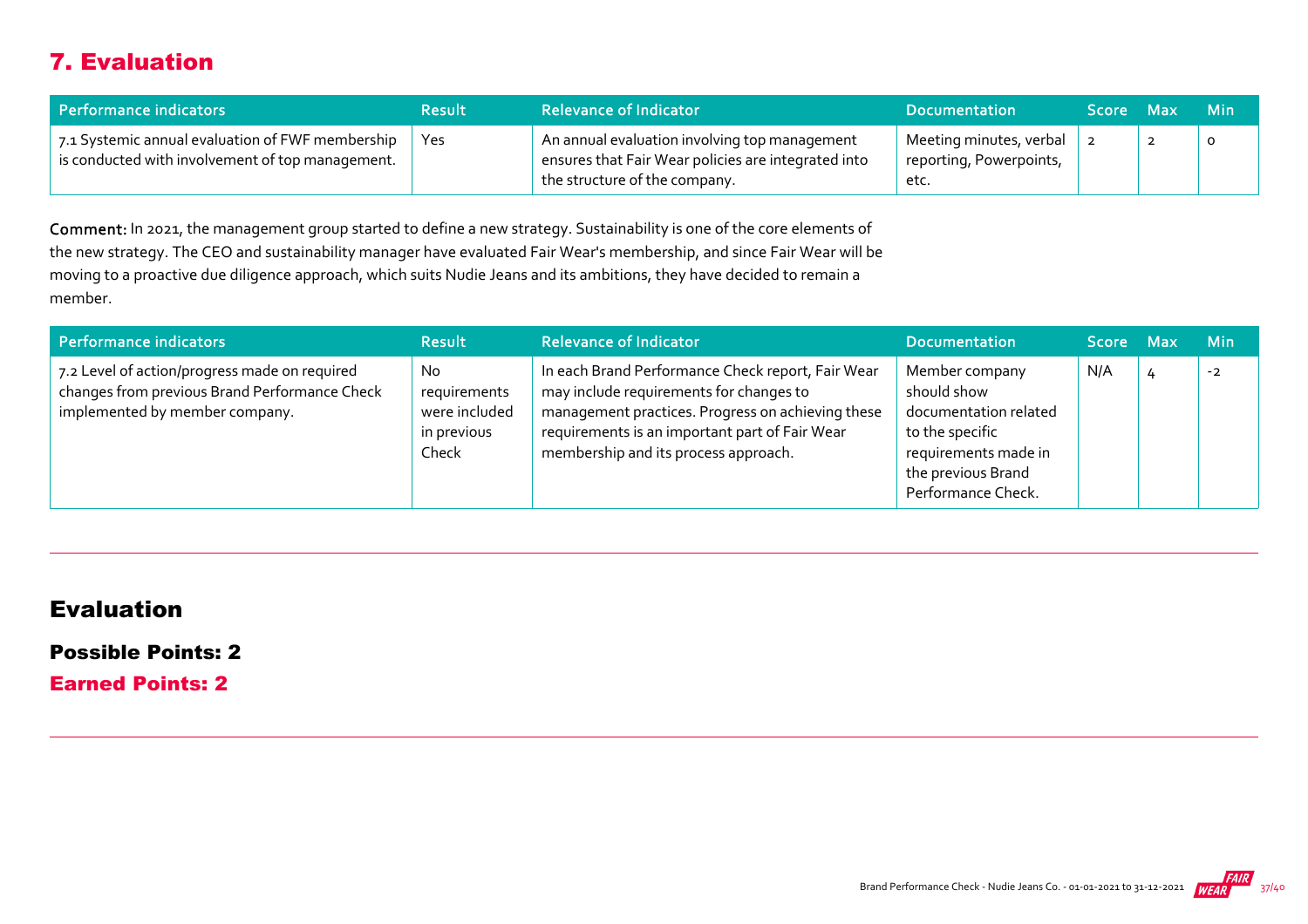## Recommendations to Fair Wear

Nudie Jeans recommends Fair Wear to have a compiled and prepared country risk assessment tool for all member brands, which can be customised to their own supply chain. Also, Nudie Jeans recommends developing a checklist for due diligence requirements.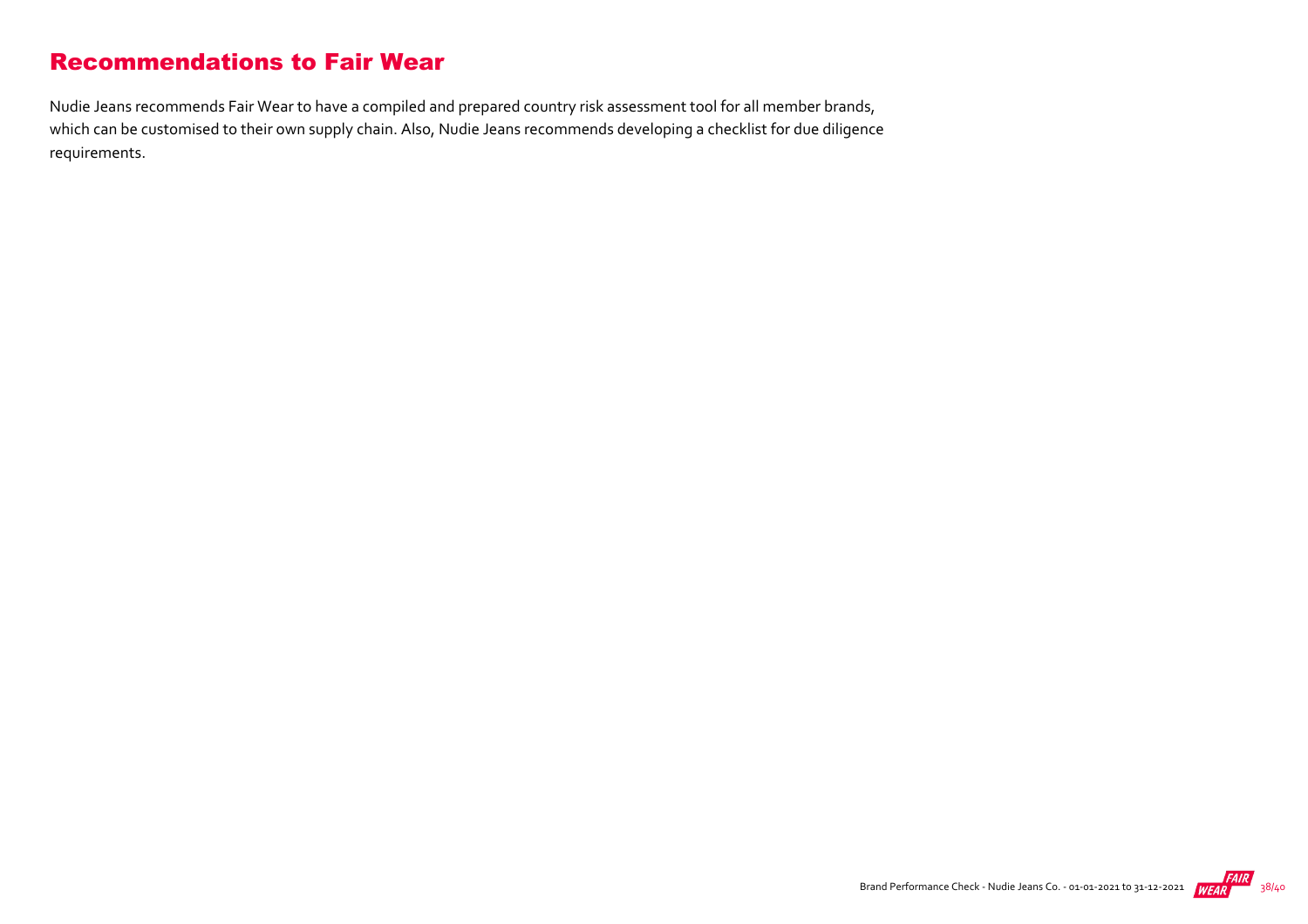## Scoring Overview

| Category                              | Earned | Possible |
|---------------------------------------|--------|----------|
| <b>Purchasing Practices</b>           | 46     | 52       |
| Monitoring and Remediation            | 26     | 26       |
| <b>Complaints Handling</b>            | 11     | 11       |
| <b>Training and Capacity Building</b> |        |          |
| <b>Information Management</b>         |        |          |
| Transparency                          | b      | b        |
| Evaluation                            |        |          |
| Totals:                               | 105    | 111      |

Benchmarking Score (earned points divided by possible points)

95

| <b>Performance Benchmarking Category</b> |
|------------------------------------------|
|                                          |

Leader